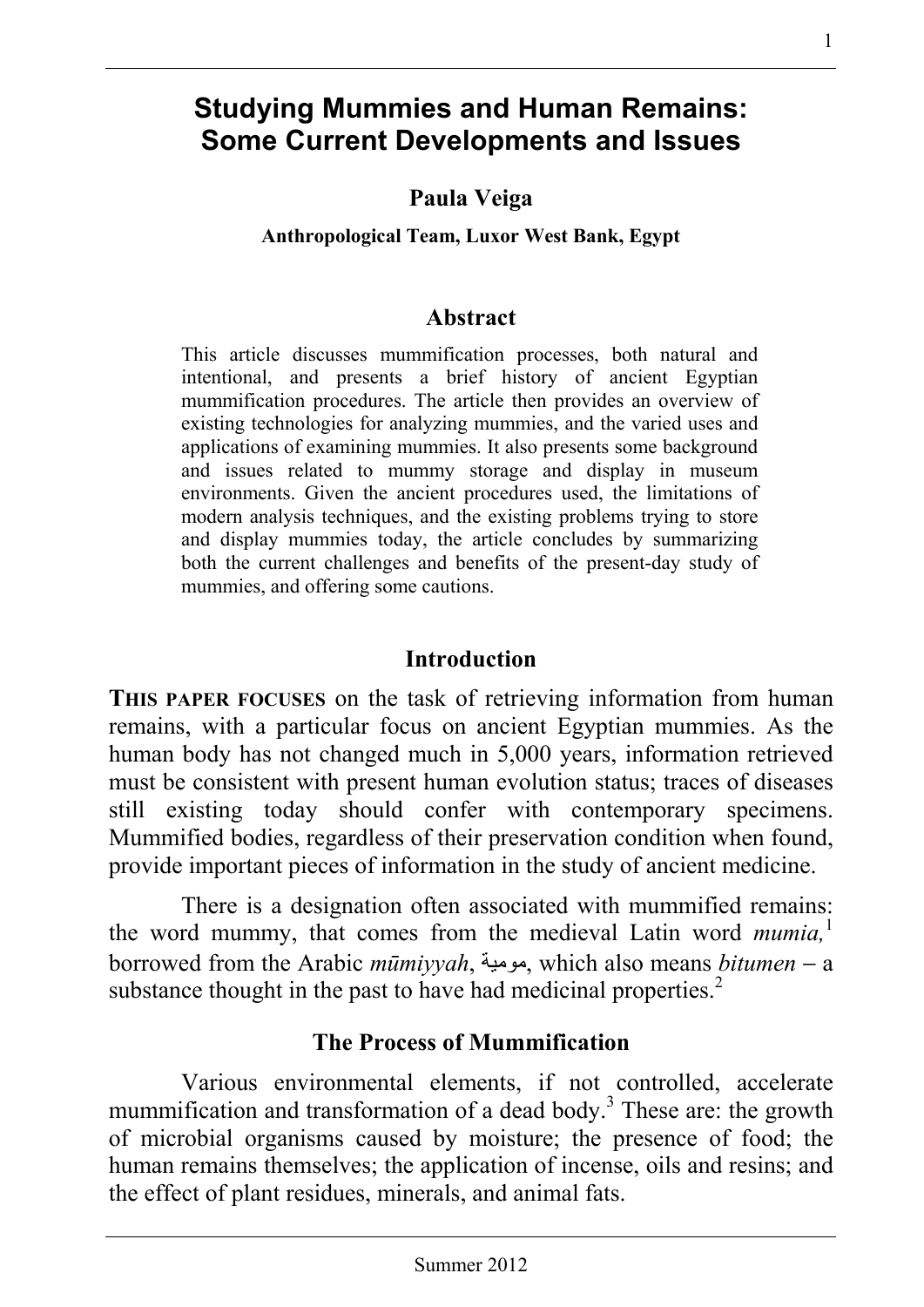After the body has perished, it loses water, and gases start to form inside the body. Since human bodies are comprised of almost 70% water, the body starts to desiccate (dry) naturally. Environmental conditions may accelerate the reduction of water, release the gases, and start the putrefaction of the tissues. In Egypt, the extremely arid climate favors natural body desiccation.<sup>4</sup> In addition, an adipocere (fatty) substance can be formed and turn the body into a bloated specimen.

Other conditions affect the process after death, and cause the body to lose all its tissue and become skeletonized. These include extreme demineralization with decalcification of bones.

Some bodies are found with one or more of these conditions, depending on whether they were exposed or buried, depending on materials left next to the body, and depending on the amount of light, moisture and air ventilation conditions that were *in situ* over time.<sup>5</sup> Air exposure is crucial in mummification; well-ventilated spaces usually allow bodies to mummify (and desert winds have the same effect). Either hot or cold dry air is a mummifying factor, while moisture enables putrefaction and decomposition.

The presence of insects<sup>6</sup> usually accelerates body skeletonization. There is a specific fauna in the insect group, necrophagi insects, who feed on dead tissue. Several pupae and larvae from different species are often found in mummies, resulting in body decay.

## **Mummification in Egyptian History**

In ancient Egyptian history, mummification started to happen naturally and spontaneously. Natural mummification of bodies<sup>7</sup> was a characteristic of Pre- (5300-3000 BCE) and Early- (3000-2686 BCE) Dynastic Egypt.<sup>8</sup> At first, the bodies were simply placed in the fetal position in shallow oval graves, usually surrounded by personal objects of their daily life.<sup>9</sup> The buried bodies of the deceased became mummified, although the majority of natural mummified bodies found are skeletonized bodies. The mummy called Ginger, housed at the British Museum in London, provides an example of a Pre-Dynastic body, naturally desiccated in the Egyptian sands. $^{10}$ 

Intentional mummification with evisceration (disembowelment) started from the  $4<sup>th</sup>$  Dynasty (2613 BCE) onward. The oldest bodies that have been recovered are from that period.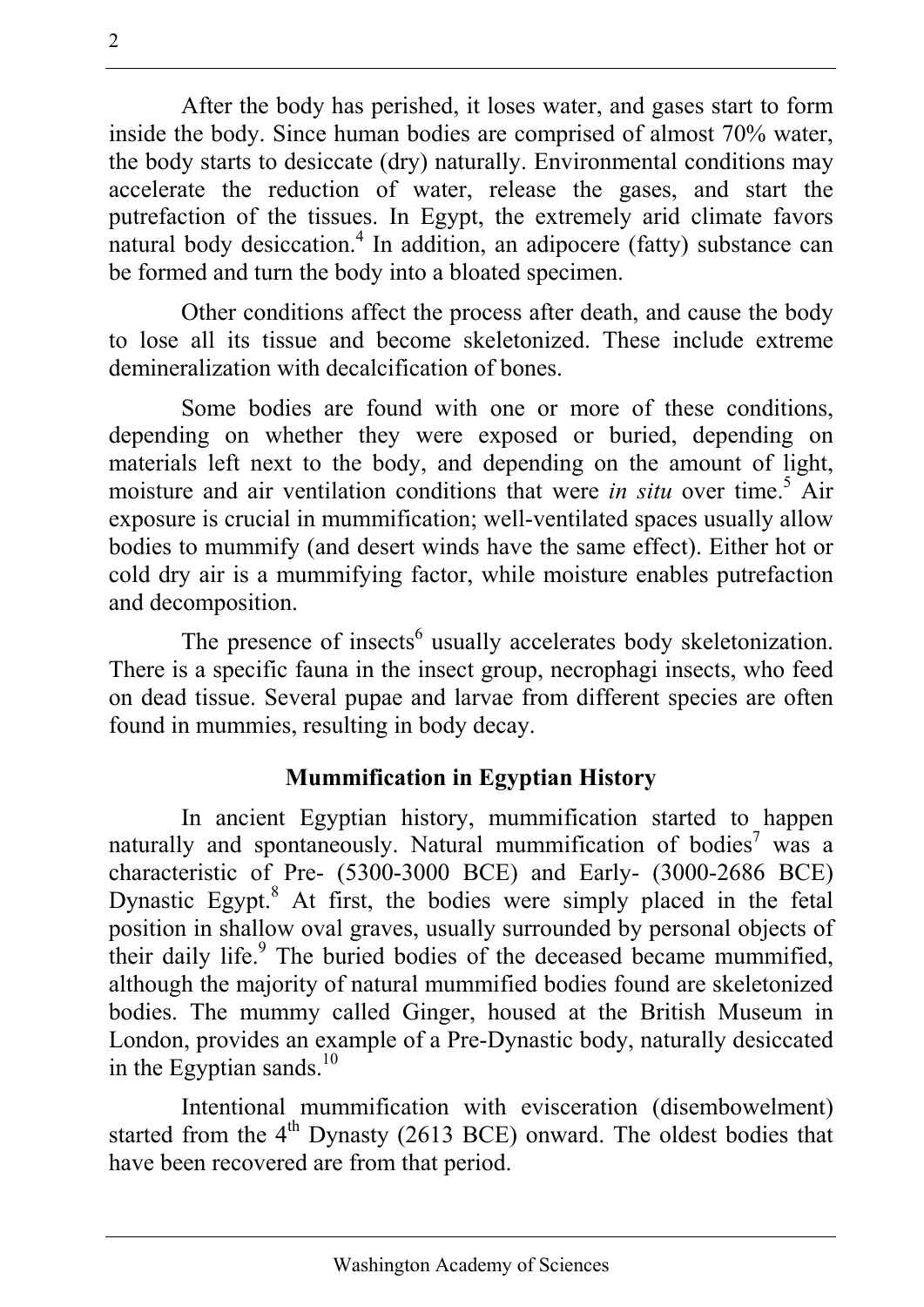From the Middle Kingdom,  $11<sup>th</sup>$  to  $13<sup>th</sup>$  Dynasties (2055-1650) BCE), we have the example of the "Two Brothers" housed at the Manchester Museum. They were first analyzed by Margaret Murray in 1908 and more recently by Rosalie David who wrote about the tomb where they were found. $11$ 

Most of the bodies belonging to collections and available for study − such as the Royal mummies − are from the:

- New Kingdom ( $18<sup>th</sup>$  to  $20<sup>th</sup>$  Dynasties, 1550 to 1069 BCE);
- Late Period  $(26<sup>th</sup>$  to  $30<sup>th</sup>$  Dynasties, 664 to 332 BCE); and
- Greco-Roman Period (Ptolemaic 332-30 BCE and Roman 30 BCE-395 CE).

In Egypt, mummification started fading as a funerary practice in the  $7<sup>th</sup>$  century CE,<sup>12</sup> probably as a result of the influence of Islam.

## **Mummification Procedures Used in Ancient Egypt**

The techniques developed by ancient Egyptians for mummifying humans were intended to provide the best preservation possible. The materials used, techniques employed, and objects that accompanied mummified bodies are all important and should be considered.

In Dynastic Egypt (3000-332 BCE), coffins appeared to arrest body decay from the artificial process of mummification.<sup>13</sup> In order to prepare bodies for the afterlife, the lungs, intestines, stomach, and liver were removed and preserved in jars, and linen wrappings were tightly fastened to the whole body. The heart was also removed from the chest cavity, but it was treated with unguents, and returned to its anatomical location, usually shielded by a scarab depicting Chapter 30 from the Book of the Dead, for protection in the afterlife.

Up to 12 or more layers of linen bandages can be found on an Egyptian mummy. An optimal mummification procedure would involve changing the linen several times up to 70 days<sup>14</sup> to eliminate all moisture from the body.

Natural factors and ingredients such as dry soil, wind and salt contribute to preserving a dead body from deterioration. The salt used to intentionally dry up bodies in ancient Egypt was natron<sup>15</sup> retrieved from the regions of Wadi Natrun and el-Kab in Egypt, which have natural deposits of this desiccation material.<sup>16</sup>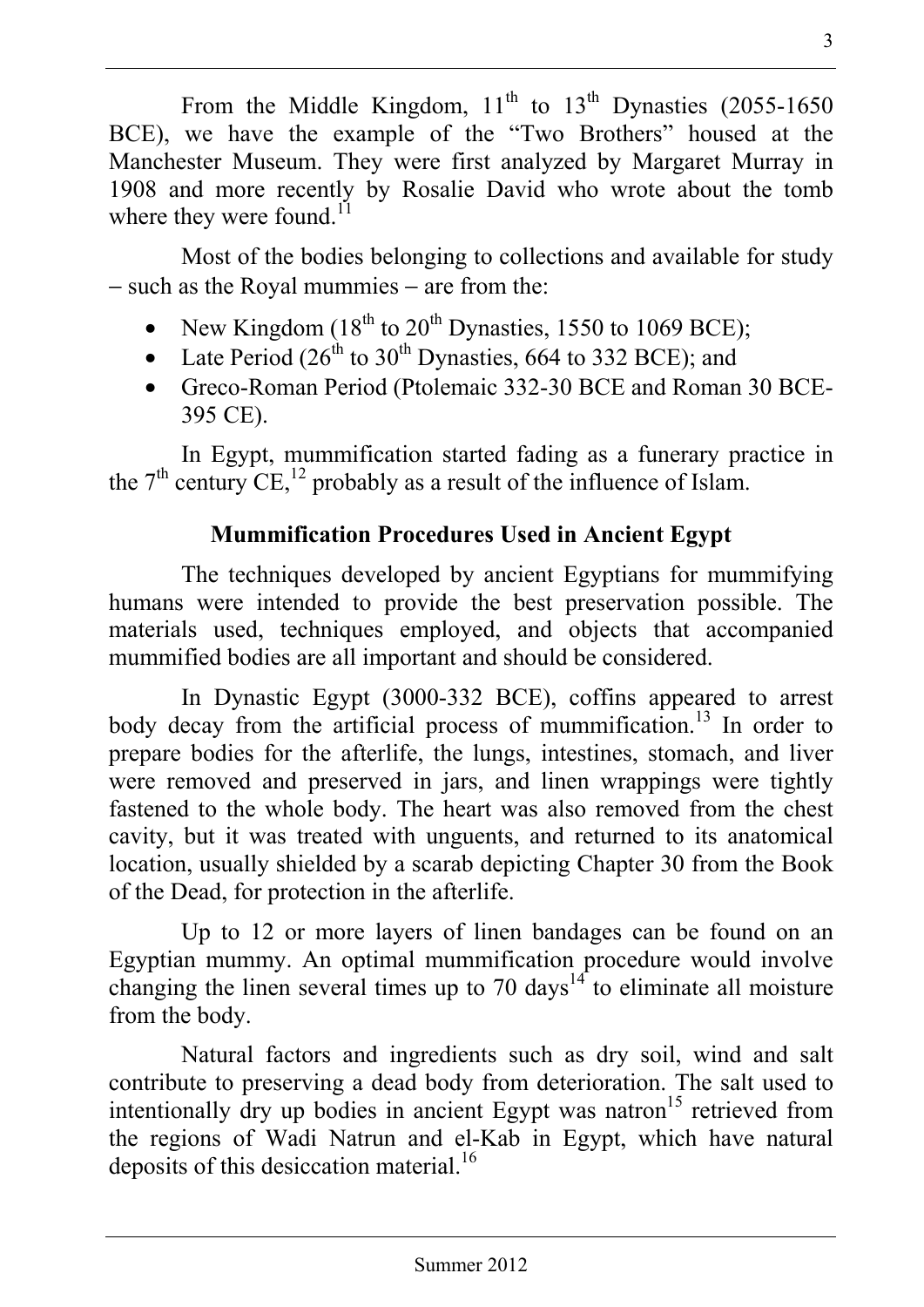Liquid resin was then poured into the lying-down body which drained into cavities and solidified there. In Ptolemaic times (332-30 BCE), pitch was also found mixed with the resin in mummies that were analyzed.17

Also, it is typical for many bone fragments to be found inside the body vaults and abdomens. Small bones break as the bodies are handled, and they scatter along the large body cavities.

The embalming ritual is described in two Papyri, probably copied from the same ancient source dating from the Greco-Roman period: *Papyrus Bulaq* 3 preserved in Cairo and *Papyrus* 5158 preserved at the Louvre. The Apis embalming ritual, the Vienna Papyrus *Vindobonensis* 3873 used for bull embalming, was also a reference for the priests' practices during mummification of humans.<sup>18</sup>

These ancient Egyptian sources stated that sacred texts were read out loud and rituals chanted while ingredients such as cinnamon, animal fat, and minerals were applied during the mummification process. Embalmers used incense oil, and the resin worked as glue to make the linen bandages stick well. According to ancient Egyptian beliefs, medicine and magic were a bundled concept and the chanting of rituals was necessary during the mummification process.

The role of the priests and their sacred blessings will not be described here in detail<sup>19</sup> except to add that the priests in charge of mummification procedures felt that what was missing in life could not be missing in the afterlife. Therefore, mummified bodies would have artificial body parts attached to them. These artifacts were created to make the bodies whole.

For example, bodies not identified according to their sex could have attached to them fake sexual organs (such as a female thought to be male), false eyes,<sup>20</sup> or prosthetics.<sup>21</sup> A toe may have been added if one were missing.<sup>22</sup> A toe was added to a mummy preserved at the British Museum (British Museum EA 29996). An incisive tooth may have been replaced,<sup>23</sup> or even an entire limb or hand.<sup>24</sup> An example of this is the 'prosthetic' forearm of the Darlington (Durham) mummy (no number); and the fake feet and penis on a mummy in the Manchester Museum (no.  $1770$ ).<sup>25</sup> Similarly, a foot prosthetic is displayed in the Cairo Museum (no number). Yet another example of such restoration was found in Mummy 2343 in the Naples Archaeological Museum, where an x-ray test showed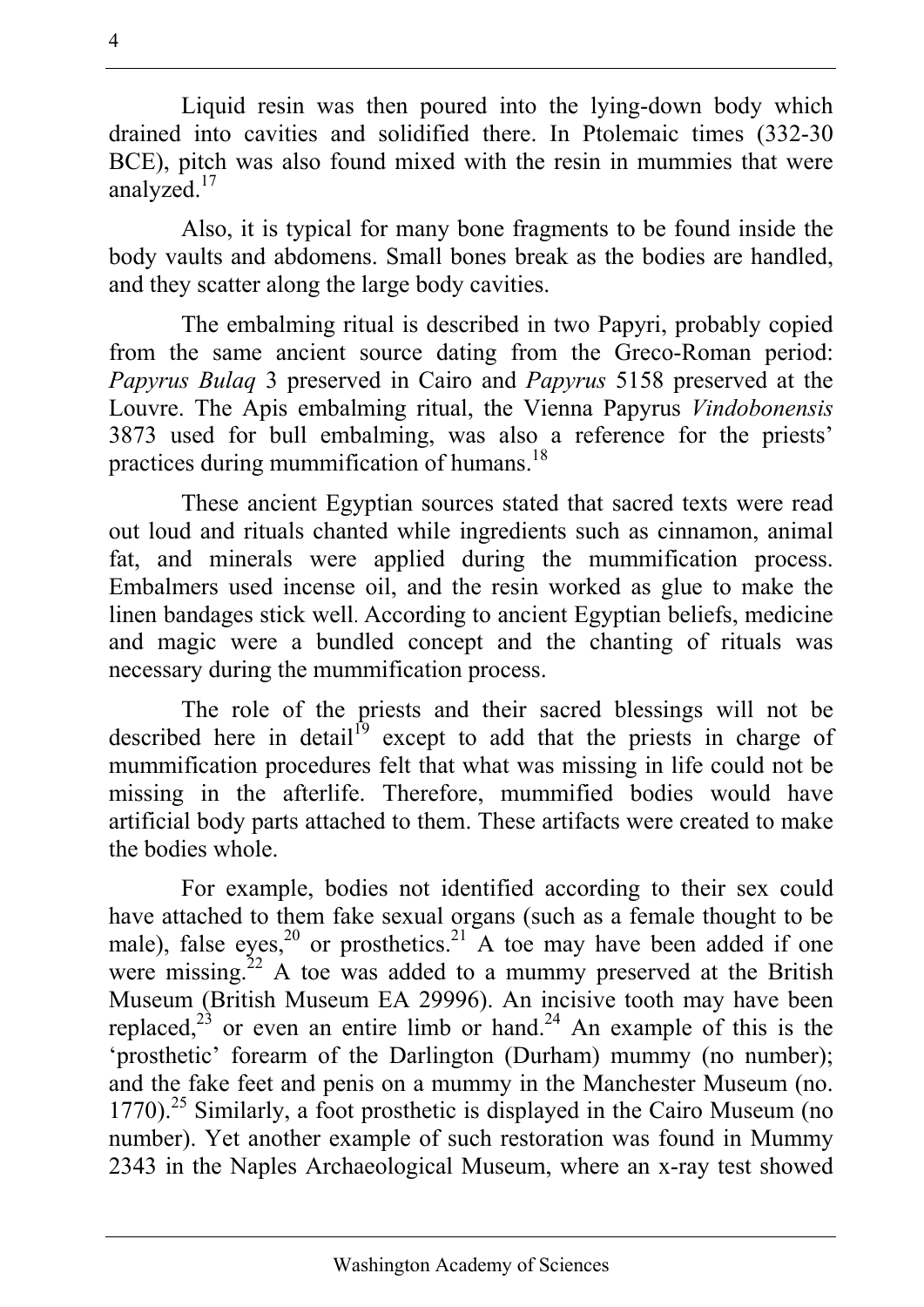two wooden feet to be present. These types of restorations date back to the Ptolemaic Period<sup>26</sup>

## **Modern Techniques for Analyzing Mummies**

The ingredients that were applied by the ancient Egyptians allowed the bodies to be preserved sufficiently to enable modern-day studies. However, we cannot study mummies in detail without modern technologies. We can now scan human bodies and body parts<sup>27</sup> using noninvasive techniques.

Radiology was one of the biggest inventions to advance the medical observation of both living and deceased humans<sup>28</sup>. With the discovery of x-rays by Roentgen in 1895 and the subsequent development of radiology, a fundamental step was made in medical diagnosis possibilities. Since its invention, radiology has been used to study ancient human remains, including ancient Egyptian bodies.<sup>29</sup> We can learn about historical factors such as what happened at the time of death, the cause of death (*e.g.* blunt force trauma), and weapons used in case of violent death  $(e.g. axes, arrows, words).$ <sup>30</sup>

We can also use endoscopy<sup>31</sup> and microscopy (histological analysis) to examine what is found inside a mummified body.

Contemporary computerized software allows scientists and historians to delve into the depths of a 3,000-year-old body either without destroying it or with minimal impact. We can learn how a person lived, suffered, and died – and what kinds of materials were used to preserve the body. Many forensic techniques can be used to examine human fragments. In addition to radiology and the other techniques noted above, these include histology, serology, ancient DNA  $(aDNA)$  identification.<sup>32</sup> osteology, as well as paleopathology techniques such as chemistry, isotope and carbon tests. A macroscopic examination should always be performed prior to any such laboratory tests.

Identification of DNA (deoxyribonucleic acid), developed in 1985, helps show family relationships and genetic correlation between individuals.<sup>33</sup> What we can learn from aDNA samples<sup>34</sup> about kinship and paleopathological conditions is limitless. In the aDNA of Egyptian mummies, even the pathogens can be studied,<sup>35</sup> as exemplified by a recent study directed by Zink *et al*. 36

DNA retrieval methods were improved in 1991 with the application of Polymerase Chain Reaction (PCR) techniques, which allow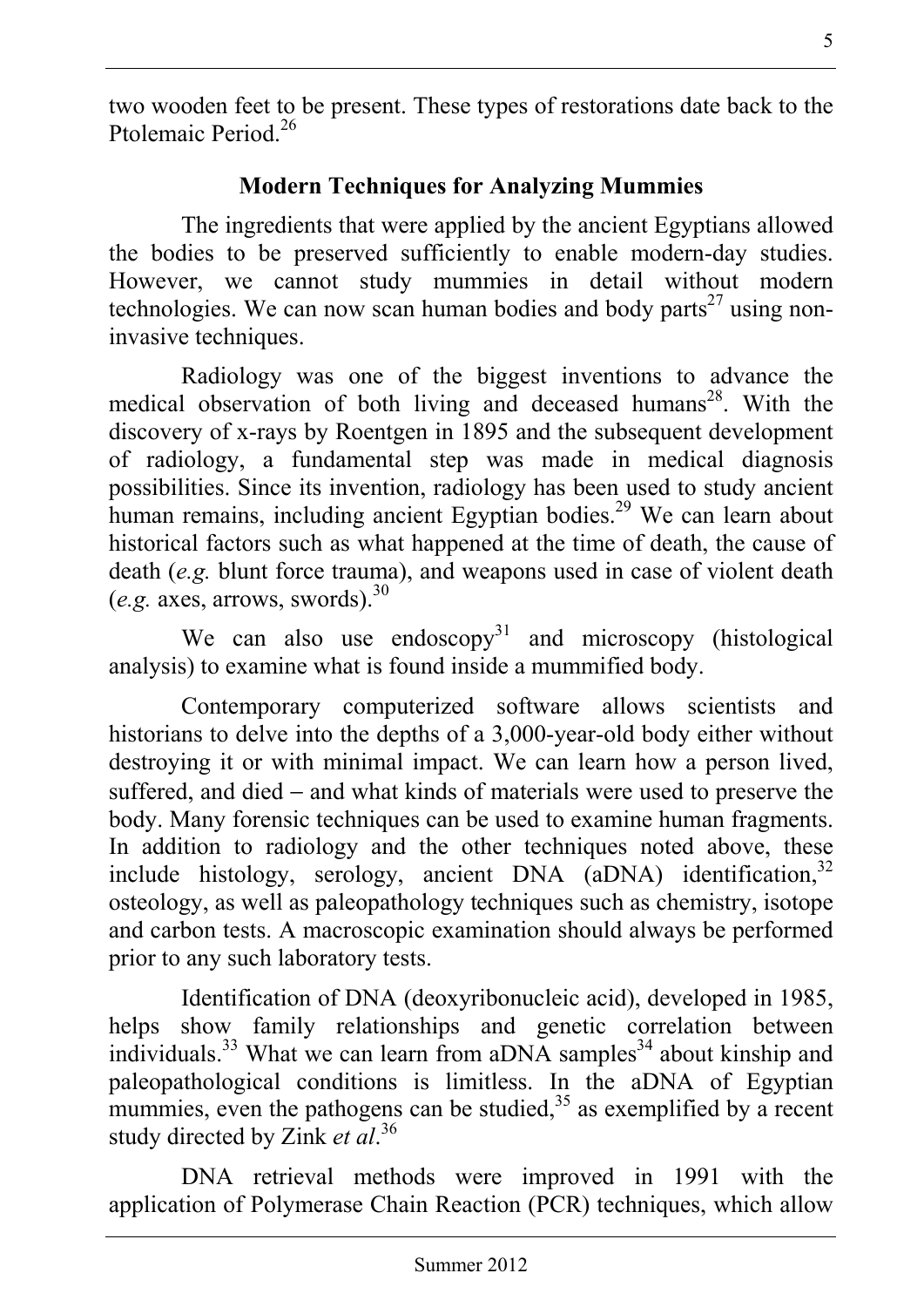DNA to be cloned and produce multiple copies of specific sections of DNA. The long bones of a body tend to provide viable sample material, as they have more bone marrow which can be used for DNA testing. The genetic material -- sometimes presumed lost over time -- may still be viable and valid, and PCR techniques multiply the probability of getting positive results from tests on genetic material.

Some biomedical analysis techniques (*e.g.* computer tomography-CT scans<sup>37</sup> and traditional radiology<sup>38</sup>) have developed very rapidly in recent years. However, they only complement DNA tests.

## **Uses and Applications for Mummy Research**

Through advanced forensic techniques we can learn about: ancient diet;<sup>39</sup> diseases;<sup>40</sup> causes of death (such as plagues infesting crops); climate changes<sup>41</sup> and famines (as shown in bone markers);<sup>42</sup> hemorrhagic fevers caused by bacteria; animals bites and stings; inflammation processes from trauma; genetic disorders, as shown in ancient DNA samples; hair lice; blindness caused by sand,  $43$  wind or stone quarrying; water worms in the Nile River;<sup>44</sup> and battles.

In general, we can say that many diseases afflicted ancient Egyptians,<sup>45</sup> mostly dental and pulmonary diseases, as their diet contained large amounts of sand. The excessive consumption of meat by highranking Egyptian officials may have provoked other diseases such as calcification of the aorta, arteriosclerosis, $46$  atheroma, $47$  fibrosis in muscle tissues, and aneurysms.

Bone diseases and trauma were also common in human remains from ancient Egypt, although researchers examining the royal mummies<sup>48</sup> concluded that inflammatory bone diseases were rarely seen in ancient Egyptian skeletons. Skeletal conditions included intra-vertebral disc disease and fractures.<sup>49</sup> Bones were subjected to stress from carrying heavy loads,<sup>50</sup> trauma inflicted in battle,<sup>51</sup> horseback riding, boating accidents, and sports. The most common result was osteoarthritis $52$  and bone tumours,<sup>53</sup> although the number of occurrences was not high.<sup>54</sup> Nutritional stress and the lack of certain minerals<sup>55</sup> in the diet contributed to these osteological conditions in adolescents and young adults.

More recent tests<sup>56</sup> also show severe infectious diseases. These may have resulted from working in or near the Nile River and its effluents, channels, and ponds; fishing; and interacting with wild animals. Infections like schistosomiasis<sup>57</sup> and leishmaniasis<sup>58</sup> have been identified. Parasites, such as helmintic ova, were found in the PUM II mummy at the Royal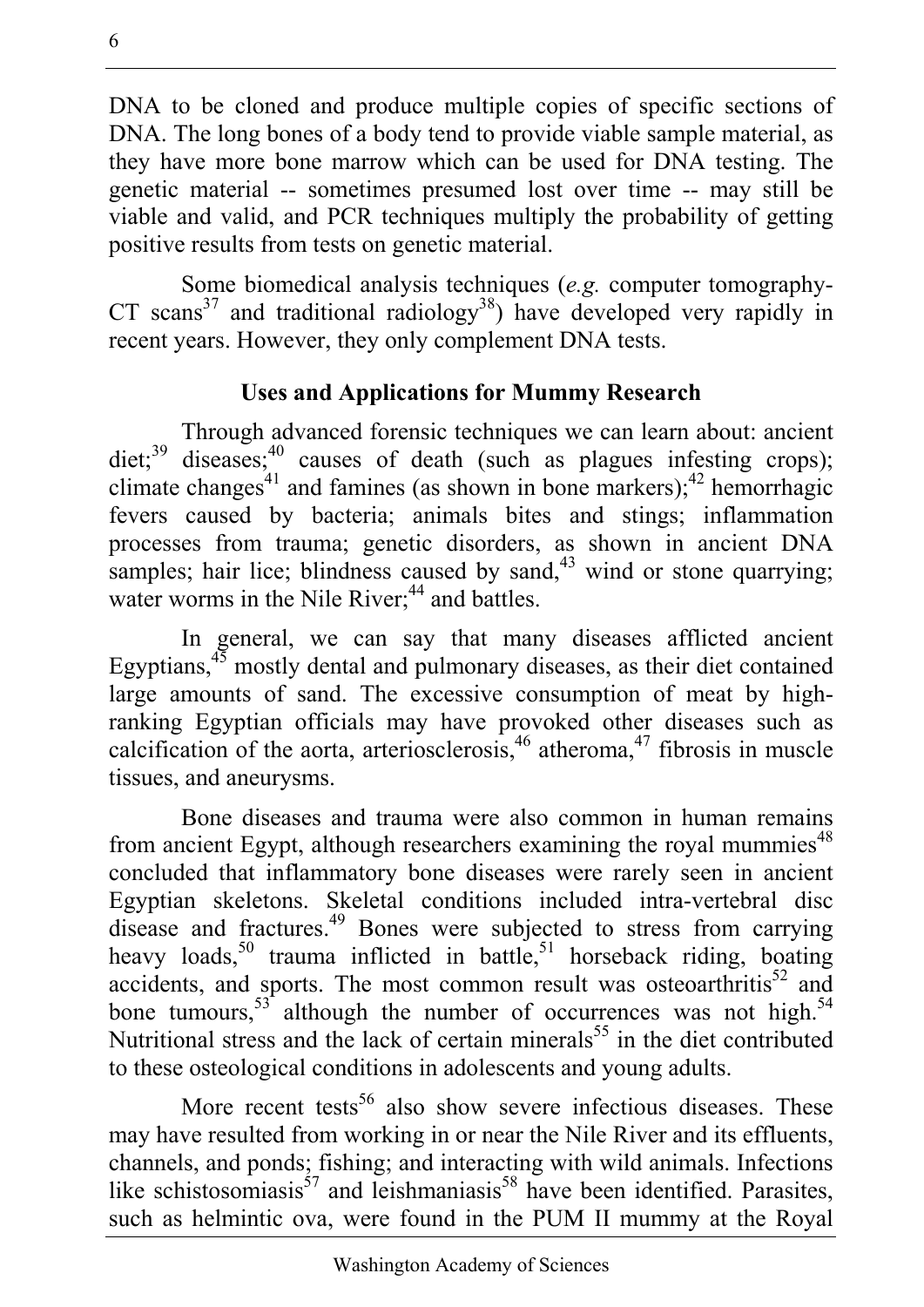Ontario Museum<sup>59</sup> in Toronto. Other parasites,<sup>60</sup> such as pulmonary silicosis, pneumoconiosis,  $61$  and malaria $62$  have also been found.

Dental diseases<sup>63</sup> were extensive,  $64$  including dental abrasions, caries, and periodontal disease.<sup>65</sup> Additional conditions that existed include diabetes and heart disease. There were many cases of Harris lines, which are growth-arrest lines.<sup>66</sup>

Various research projects<sup>67</sup> have focused on hair<sup>68</sup> in ancient Egyptian mummies. Researchers have reached astonishing conclusions about hairdressing and the ingredients in cones and unguents used for hair and wigs. Their results show that hair was treated separately from the body, sometimes with different mummification procedures and substances. $69$ 

As noted, it is common to find objects buried with human remains. Even in a non-funerary context, the excavation of plant remains can be crucial.70 According to ancient texts, plants were used as medicine in ancient Egypt. This helps explain how ancient diseases may offer answers for contemporary ailments, thus pointing the way to the production of new medicines, perhaps with the help of genetic research.<sup>71</sup>

The study of DNA in ancient bodies is particularly relevant if the intent is to diagram a disease's evolution. An individual's digital genetic imprint is influenced by the genes of his or her relatives.<sup>72</sup> The genes can provide precise information about a family's inherited malignancies and genetic diseases. This is important since royal members in ancient Egypt tended to intermarry among themselves. There are two types of aDNA that can be retrieved from a specimen: mitochondrial DNA is inherited from the mother; nuclear DNA is inherited from both parents and is a more difficult sample to get.<sup>73</sup>

According to Dr. Angelique Corthals,<sup>74</sup> genotype defines phenotype (appearance). The application of DNA testing can help to determine, for instance, whether the strange physiognomy observed in pharaoh Akhenaten and his offspring, possibly including Tutankhamun, derives from a genetic "corridor" (genetically-inherited feature) set up by his ancestors.<sup>75</sup> During the New Kingdom period, the environment did not change substantially enough where this pharaoh and his family lived to disrupt the genetic trace, making it possible to confirm the differentiation of a genetic character in Akhenaten and subsequent passage to his offspring.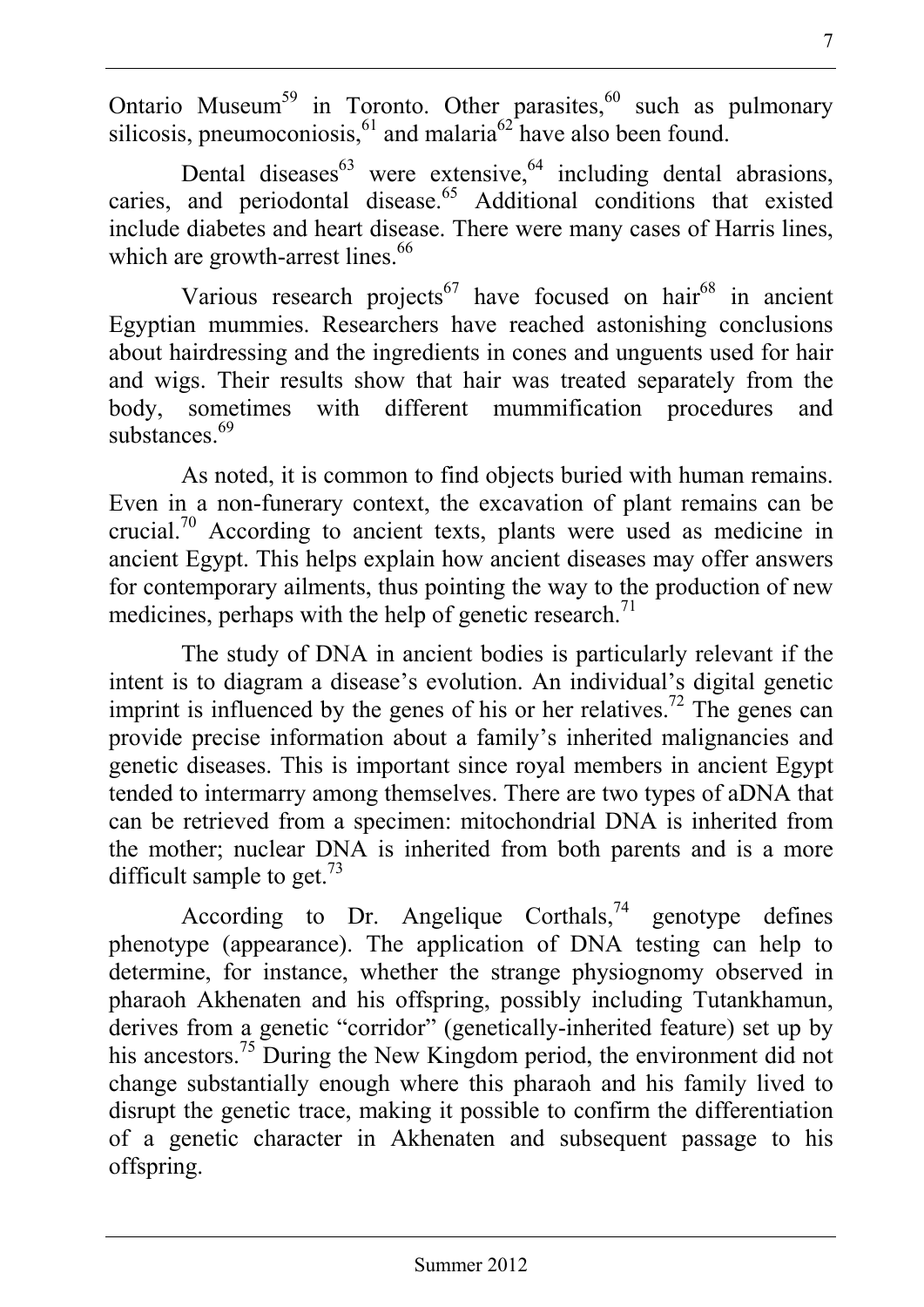#### **Mummy Storage and Museum Display**

Mummies can be damaged through: improper display or storage; inadequate humidity level, air movement, $\frac{7}{6}$  and light; and also by fungal spores and insects present in bodies and coffins.

Mummified human remains cannot be stored the same way as other museum artifacts.<sup>77</sup>,<sup>78</sup> Humidity in the air and moisture inside the case must be controlled,<sup>79</sup> and dehumidifiers are considered essential, as mummy cases can decay almost as much as their contents, the bodies.

Further, the size of the display cases must be adequate to accommodate the human remains.<sup>80</sup> Being displayed in physically-correct positions − with minimum stress to joints − can ensure that a mummy is displayed without damage. Skulls and other bone fragments must be supported when they are loose from the body. Aluminum splints can be used in broken limbs. Re-bandaging, or re-wrapping, is another option. Paper or other base tissue must be replaced periodically. Foam beds, like the ones used for the Manchester Museum mummies, are also advisable. Mortuary-type trolleys can provide easy movement around museum displays and storage rooms.

Covering human remains has been an issue in some countries. An example of this is a Manchester Museum mummy named Asru who was displayed uncovered until 2008. Following the polemic debate in the United Kingdom, the mummy was covered in May 2008 and later uncovered again.<sup>81</sup>

## **Challenges in Studying Mummies**

Several challenges arise in the study of mummies. One challenge relates to the availability of biomedical techniques. When appropriate techniques do exist, there is also the question as to whether the financial means are available to use those biomedical techniques. There is also the question as to whether the necessary administrative permissions (from museums and other authorities) are in place to allow scientists and historians to do sampling tests.

A factor influencing mummy preservation and museum display is the state in which the mummy is found. Some mummies are very well preserved. In others, contamination may prevent scientists from getting positive results. The majority of disturbances and attacks destroying mummified bodies and skeletons take place post-mortem (after death).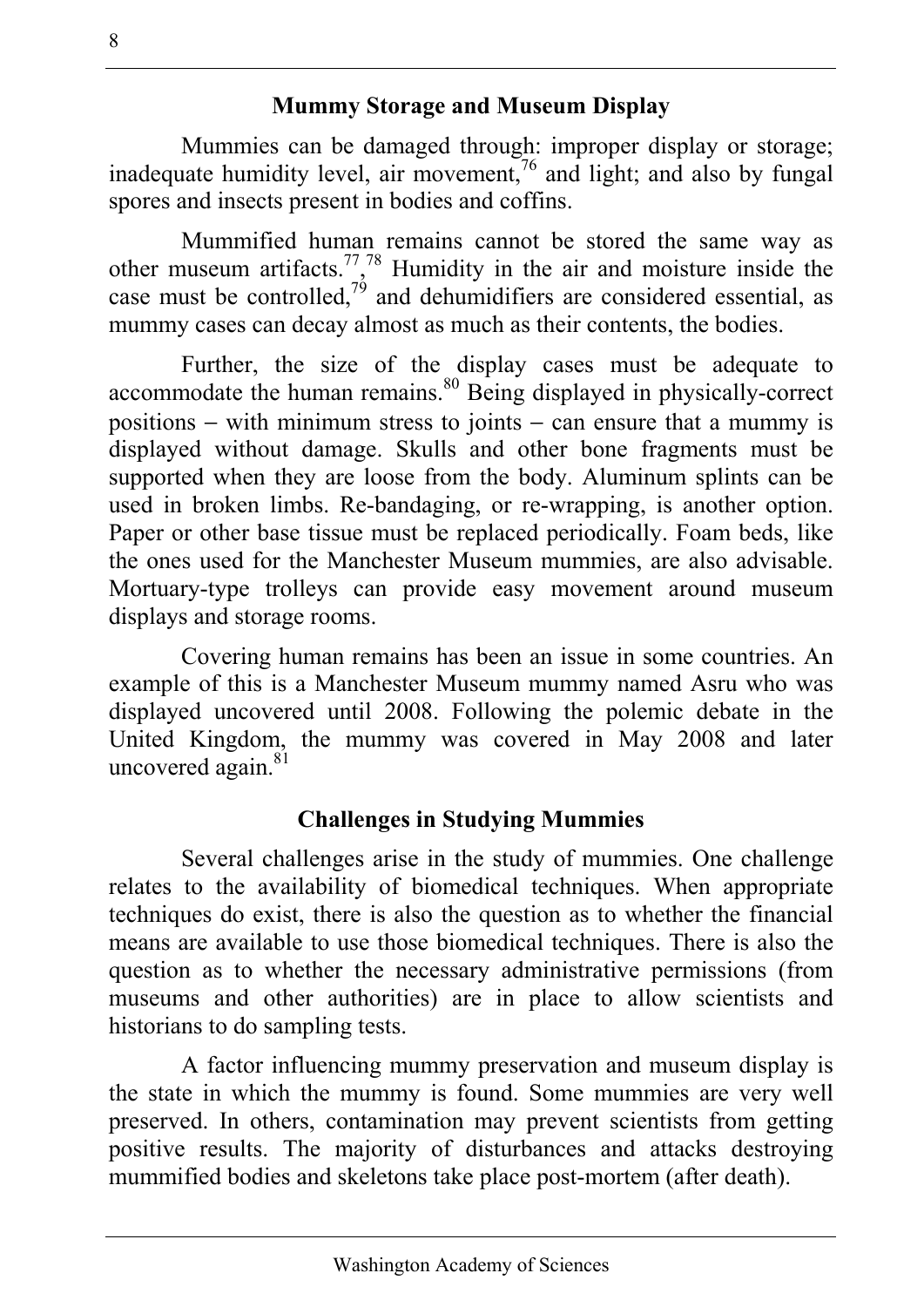In ancient Egypt, mummies were reburied, misplaced, unidentified, transferred, and housed in different sarcophagi. In antiquity, disruptions occurred mainly due to robbers' activities, political changes, and natural elements that caused the loss of body identification. When moved from Egypt, they were also handled by many people, most not knowing they were handling human remains, or not paying the attention needed.

Most of the findings in archaeological contexts involve bodies that are already disarticulated  $8^{\frac{8}{2}}$  and groups of bones that are not placed in their original anatomical position. It is common for bones to be missing. Fingers and toes, for instance, are small and easily disarticulated. They get lost on the ground, or in the coffin, and many times they are lost while handling the mummy. When coffins were used that did not fit the size of the mummy, <sup>83</sup> the feet and skulls were often broken.

Once these issues are resolved, analysis of a mummy is not unlike that of a modern day autopsy.

Between the layers of linen wrappings, we may also find amulets.<sup>84</sup> insects, solidified resin, and fungi. The original mummification procedures and ritual chanting allowed time for flies to lay eggs, a factor altering the mummification, and creating disturbing conditions as the body desiccated. Another cause for mold or fungi<sup>85</sup> found in mummies may be re-used linen,<sup>86</sup> as not all ancient Egyptians had the financial means to ensure a "pure" mummification without recycled materials. Some mummies are completely "naked," as illustrated by a female specimen in an Egyptian collection housed at the Faculty of Sciences in Porto, Portugal.<sup>87</sup>

Pollen<sup>88</sup> is also found in mummies, due to the fact that the plants used for oils (used in mummification) carry pollen. This pollen can alter the skin tone sometimes causing the appearance of dark spots. Pollen also appears in coprolites (fossilized feces).

In the absence of contamination, it is possible to sequence DNA.<sup>89</sup> Various types of mummification techniques can impair aDNA retrieval.<sup>90</sup> Some ingredients used during mummification (oils, resins) degrade the tissue to such an extent that aDNA retrieval is almost impossible. As the samples degrade over time, their chemical substances impair any conclusive results. The important issue before taking a sample from a mummy is to try to determinate what materials were used during the mummification process. Alkaloids commonly found in bandages and bodies only reveal some substances, and others are common to various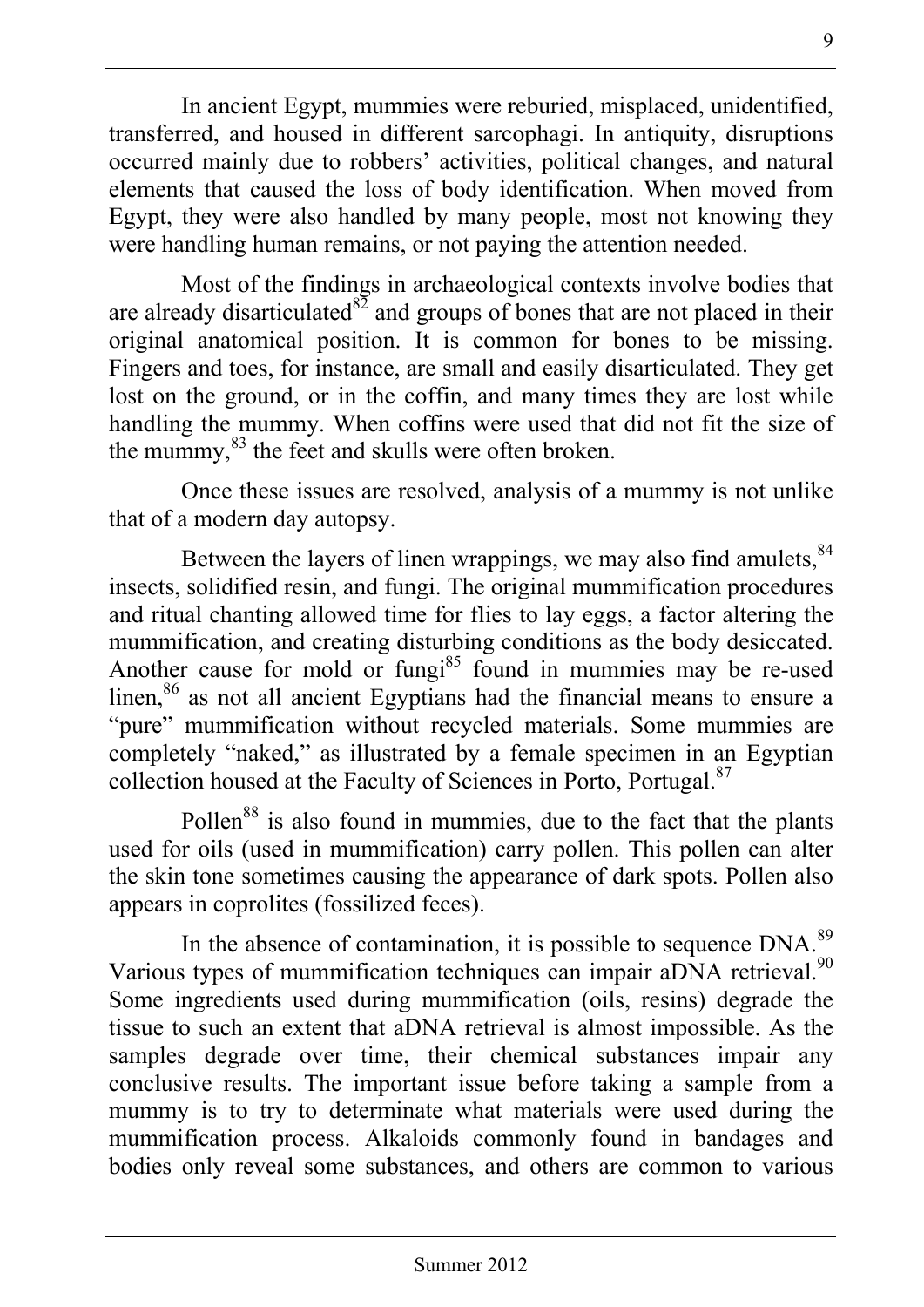plants and resins used. Therefore, we cannot confirm with total certainty which ones were used in each case  $91$ 

In terms of DNA extraction, some authors $92$  have raised doubts about the conservation of DNA over long periods of time. Studies<sup>93</sup> have been conducted on Egyptian tissue material in order to produce more convincing data. Researchers are attempting to refine information in order to determine when the last DNA molecules vanished. Present results indicate that the preservation limit for archaeological DNA in Egypt is less than 1,000 years. The high temperature levels in the Egyptian environment seem to be the prevailing cause of DNA degradation.<sup>94</sup>

Mummified human remains from ancient Egypt have reached our present time in excellent conditions. There are some extraordinary examples still waiting for complete scanning and DNA tests. These include the "Tutankhamun's fetuses" (1336-1327 BCE) − two girls thought to be sisters (maybe twins, as suggested by Connolly).<sup>95</sup> and who have different body shapes. He believes their differences are symptoms of a rare event in which one twin consumed more nutrients from the mother than the other twin, and was therefore born much bigger and stronger.  $96$ Premature or severely ill newborn babies rarely survived in antiquity, and often a child died in the mother's womb. It is probable that Tutankhamun's daughters are an example of this, as they were far from full-grown babies who died at five and six month's gestation.

## **Conclusions**

What we can learn from studying human remains is important for both history and science. The study of mummified material allows us to search for diseases that existed in ancient Egypt. The medical, biographical, phenotypal data and accessory information that can be retrieved from mummies on a macroscopic or molecular level is important. Researchers studying mummies must perform detailed analyses of not only the bodies, but also the items surrounding the bodies − including bandages, amulets, prosthetics, false body parts, plants, insects, dyes, and inscriptions. The detailed study of these materials may provide researchers clues about ancient civilization and their scientific and technical knowledge and concerns. Religion and magic were science then. This reminds me of Clarke's third law: "*Any sufficiently advanced technology is indistinguishable from magic*."

Modern non-invasive techniques for analysis provide ample information without destroying the surrounding artifacts. DNA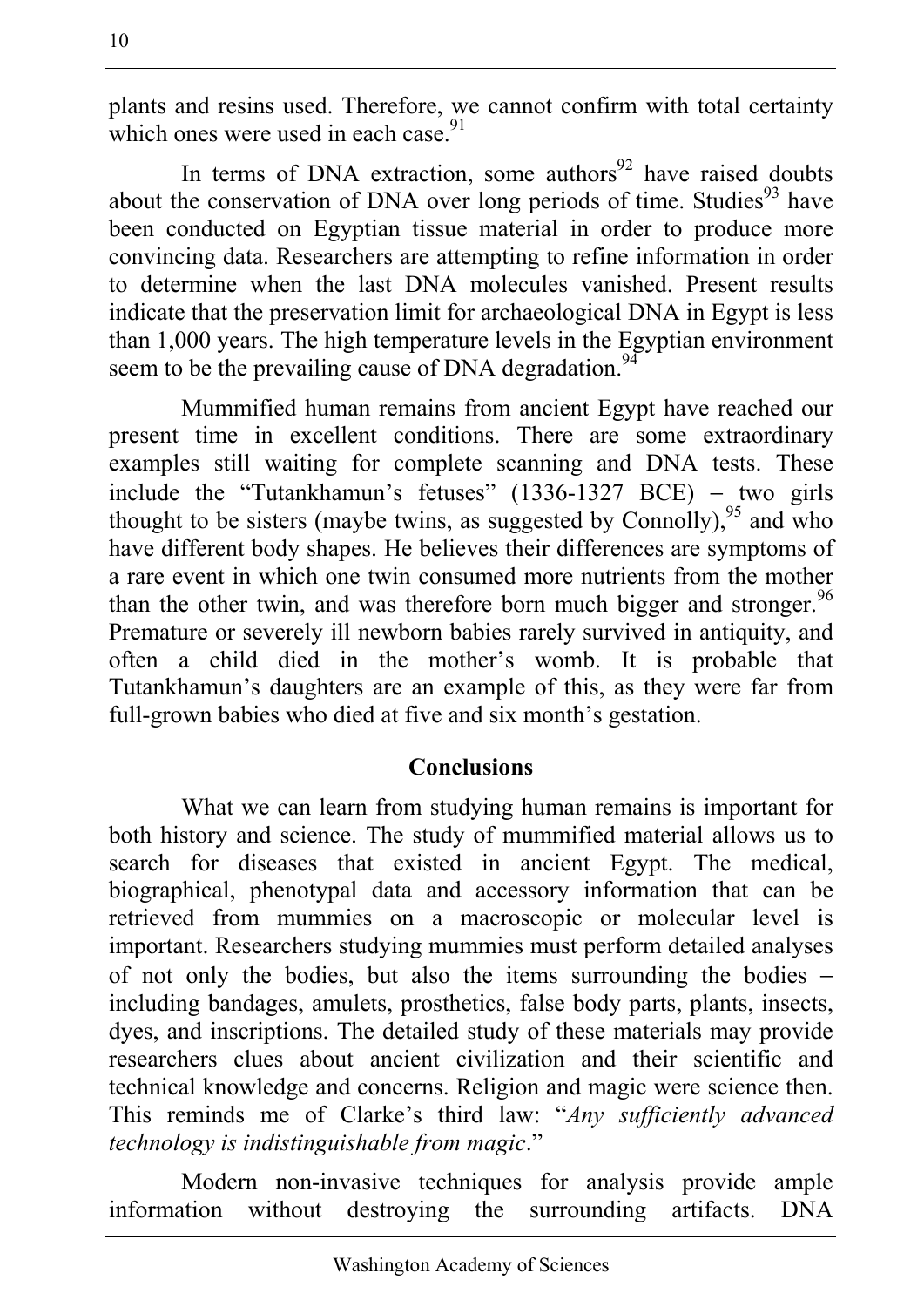identification is a powerful instrument, although there are disagreements among scientists about the limitations of DNA preservation. However, the most helpful findings and conclusions are drawn from specific tests that require samples which are destroyed in the process. An example: Tests on a tooth's root which requires smashing it, but which can be decisive to prove age at the time of death. For such analyses, special permissions from the museums and institutions housing the mummies are of the essence. Not all museum authorities are sensitive to the urgency of taking samples from human remains.

Ancient human remains come from times when pollution from industry and vehicles, tobacco, genetically-modified foods, chemical drugs, stress, and trauma caused by machines did not exist. This may be relevant from the pharmaceutical point of view. The cores of active substances in our modern medicines are chemical copies of their vegetable counterparts. Those same vegetable substances used with confirmed results by ancient people may point the direction to find better medicines for today.

Bureaucracy and the fear of damaging artifacts should not impede scientific tests that might result in scientific progress today. Contemporary technologies used to diagnose and cure the living should also be made available to address the dead in order to bring history and facts into closer alignment. The texts that survived from ancient Egypt − medical, magical, personal letters, religious or simply funerary − contain information that can be compared with the findings from human remains to confirm treatments and prophylaxis and identify ingredients used.

This information can enlighten our understanding of ancient medicine when brought together in multidisciplinary research projects involving specialists from different fields such as medicine, botany, linguistics, history and imaging. It could change history.

## **Acknowledgements**

This article is a revision of a paper presented under a similar title at the 1st *International Symposium for Ancient Cadaver - Protection and Research*, held in Changsha City, Hunan Province, China, September 16- 20, 2011.

I would like to thank Dr. Claire Derriks, Présidente of CIPEG at the International Commission of Museums (ICOM), and co-chairperson of the 1st International Symposium for Ancient Cadaver Protection and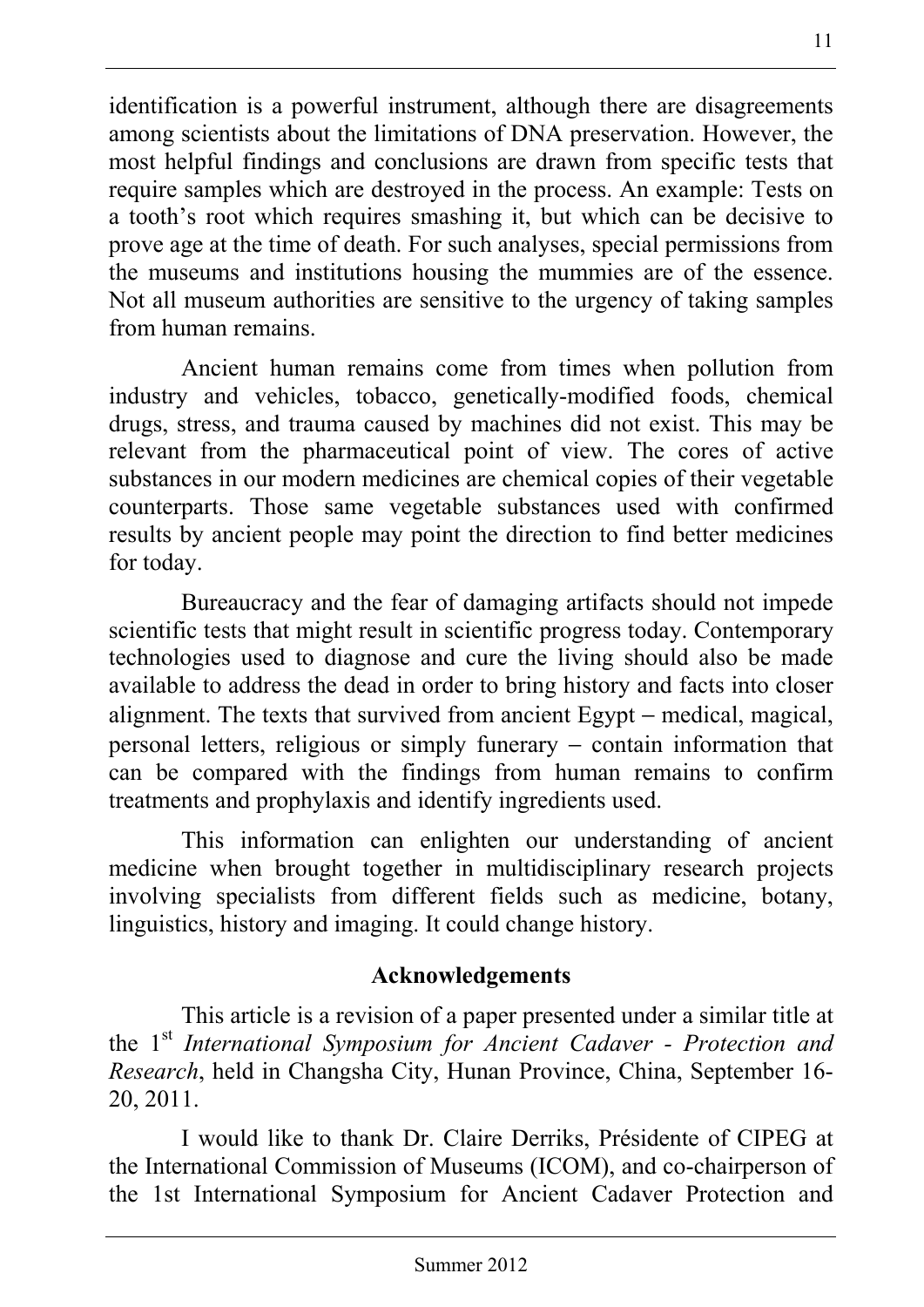Research held in Changsha, China, September 2011. I was not able to attend the meeting, but Dr. Derriks introduced me to the event and presented my paper for me.

I also thank Professor Terry Brown from the Faculty of Sciences at the University of Manchester, who heads the project on Ancient DNA and Biomolecular Archaeology. Prof. Brown encouraged me on this topic, overall, and particularly on aDNA.

I would also like to thank Dr. Emanuela Appetiti, CEO of the Institute for the Preservation of Medical Traditions, a research institution hosted by the Smithsonian Institution in Washington, D.C., for her friendship and assistance in drafting this article.

#### **Bibliography**

- Antoine, D., (2010), The Department of Ancient Egypt and Sudan at the British Museum, *Ancient Egypt Magazine*, Manchester Empire Publications: 46-51.
- Aufderheide, A. C., (1998), *The Cambridge Encyclopedia of Human Paleopathology*, Cambridge University Press.
- Aufderheide, A. C., (2003), *The Scientific Study of Mummies*, Cambridge, Cambridge University Press.
- Bauduer, F., (2005), Diseases and Therapies in Ancient Egypt: What Mummies and Other Human Remains Tell Us? *in* Massa, E. R. (Ed.), *Proceedings of the V World Congress on Mummy Studies*, Torino, Compagnia di San Paolo: 69-72.
- Bernhardt, C. E., Horton, B. P., Stanley, J. D., (2012), Nile Delta Vegetation Response to Holocene Climate Variability, *Geology*, 40, 7: 615-618.
- Brancaglion, Jr., A., De Souza, S., (2005), The Egyptian Collection of Museu Nacional, Rio de Janeiro, Brazil, and the Conservation of Mummies in a Tropical Environment *in* Massa, E. R. (Ed.), *Proceedings of the V World Mummy Congress*, Torino, Compagnia di San Paolo: 129-131.
- Cesarani, F., Martina, M. C., Ferraris, A., Grilletto, R., Boano, R., Marochetti, E. F., Donadoni, A. M., Gandini, G., (2003), Whole-Body Three-Dimensional Multidetector CT of 13 Egyptian Human Mummies, *American Journal Roentgenology*, 180: 597-606.
- Cesarani, F., Martina, M. C., Ferraris, A., Grilletto, R., Boano, R., Colombini, M. P., Modugno, F., Silvano, F., Onor, M., (2000) Characterization of the Balm of an Egyptian Mummy from the Seventh Century B.C., *Studies in Conservation*, 45: 19- 29.
- Cockburn, A., Barraco, R. A., Reyman, T. A., Peck, W. H., (1975), Autopsy of an Egyptian Mummy, *Science*, 187: 1155-1160.
- Cockburn, A., Cockburn, E., Reyman, T. A., (1980), *Mummies, Disease & Ancient Cultures*, Cambridge, Cambridge University Press.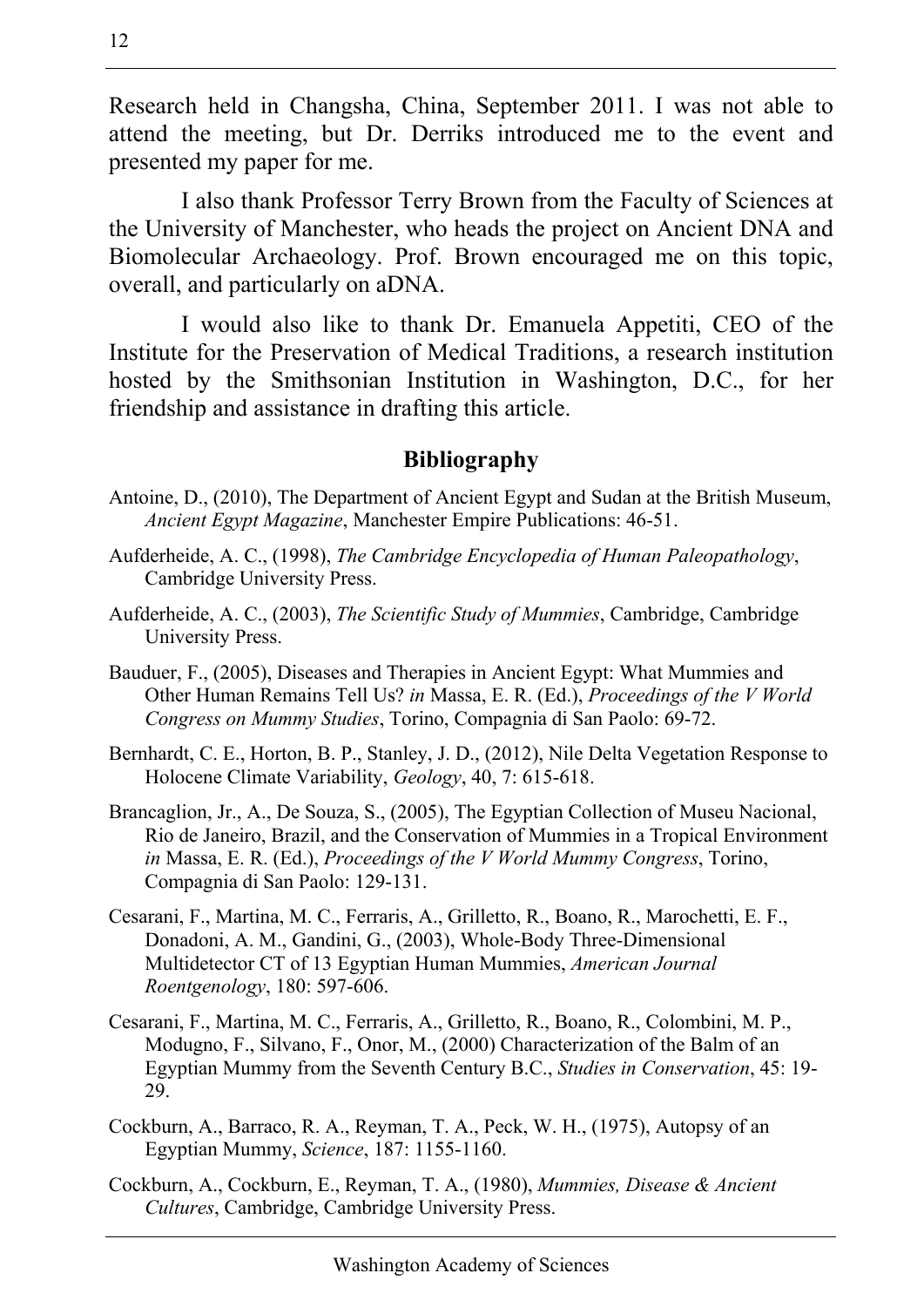- Cosmacini, P., Piacentini, P., (June 2011), Egyptian Mummies and Radiology: A Closer Link *in* Zink, A., Rosendahl, W., Gill-Frerking, H. (Eds.), *Yearbook of Mummy Studies 1*, München, Verlag Dr. Friedrich Pfeil: 37-44.
- Counsell, D. J., (2006), *Intoxicants in Ancient Egypt: The Application of Modern Forensic Analytical Techniques to Ancient Artifacts and Mummified Remains in the Evaluation of Drug Use by an Ancient Society; A Historical and Scientific Investigation*, Thesis submitted to the University of Manchester.
- Counsell, D. J., (October-November 2008), Tutankhamun's Murder: Case Reopened? *Ancient Egypt Magazine*, 9: 34-40.
- David, R., Tapp, E., (1993), *The Mummy's Tale, The Scientific and Medical Investigation of Natsef-Amun, Priest in the Temple at Karnak*, New York, St. Martin's Press.
- David, R., David, A., (1995), Preservation of Human Mummified Specimens in Collins, Chris (ed.), *Care and Conservation of Paleontological Material*, Oxford, Butterworth: 73-88.
- David, R., (2000), 5000 Years of Schistosomiasis in Egypt, *Chungara Revista de Antropologia Chilena*, 32, 1: 133-135.
- David, R., (2001), The Tomb of Two Brothers at Rifeh, Egypt: Paleopathological and Archaeological Studies *in* Lynnerup, N. (Ed.), *Proceedings of the IV World Mummy Congress*, Greenland, Greenland National Museum and Archives and Danish Polar Centre: 169-173.
- David, R., (2001), Benefits and Disadvantages of Some Conservation Treatments for Egyptian Mummies, *Chungara Revista de Antropología Chilena*, 33, 1: 113-115.
- David, R., (2005), Natsef-Amun, Keeper of the Bulls, A Comparative Study of the Palaeopathology and Archaeology of an Egyptian Mummy, *in* Massa, E. R. (Ed.), *Proceedings of the V World Mummy Congress*, Torino, Compagnia di San Paolo: 175-178.
- David, R., (2007), *The Two Brothers: Death and the Afterlife in Middle Kingdom Egypt*, Exeter, U.K., Rutherford Press Limited.
- David, R., (2008), *Egyptian Mummies* and Modern *Science,* Cambridge University Press.
- David, R. A., Kershaw, A., Heagerty, A., (2010), Atherosclerosis and Diet in Ancient Egypt, *The Lancet* - 27 February 2010, 375, 9716: 718-719.
- Davies, E., (2011), Mummified Remains from Egypt and Beyond Hold Chemical Information about the Daily Lives of Ancient Civilisations, *Chemistry World*: 48-51.
- De Souza, S., (2005), The Egyptian Mummy Hori: A Conservation Assessment of Brazil's Museum Nacional's Egyptian Mummy Hori for Exhibition *in* Massa, E. R. (Ed.), *V World Mummy Congress*, Torino, Compagnia di San Paolo: 132-135.
- Donoghue, H., et al, (2010), Tuberculosis in Dr. Granville's mummy: A Molecular Reexamination of the Earliest Known Egyptian Mummy to be Scientifically Examined and Given a Medical Diagnosis, *Proceedings of the Royal Society Biological Sciences,* 7*,* 277, 1678: 51-56.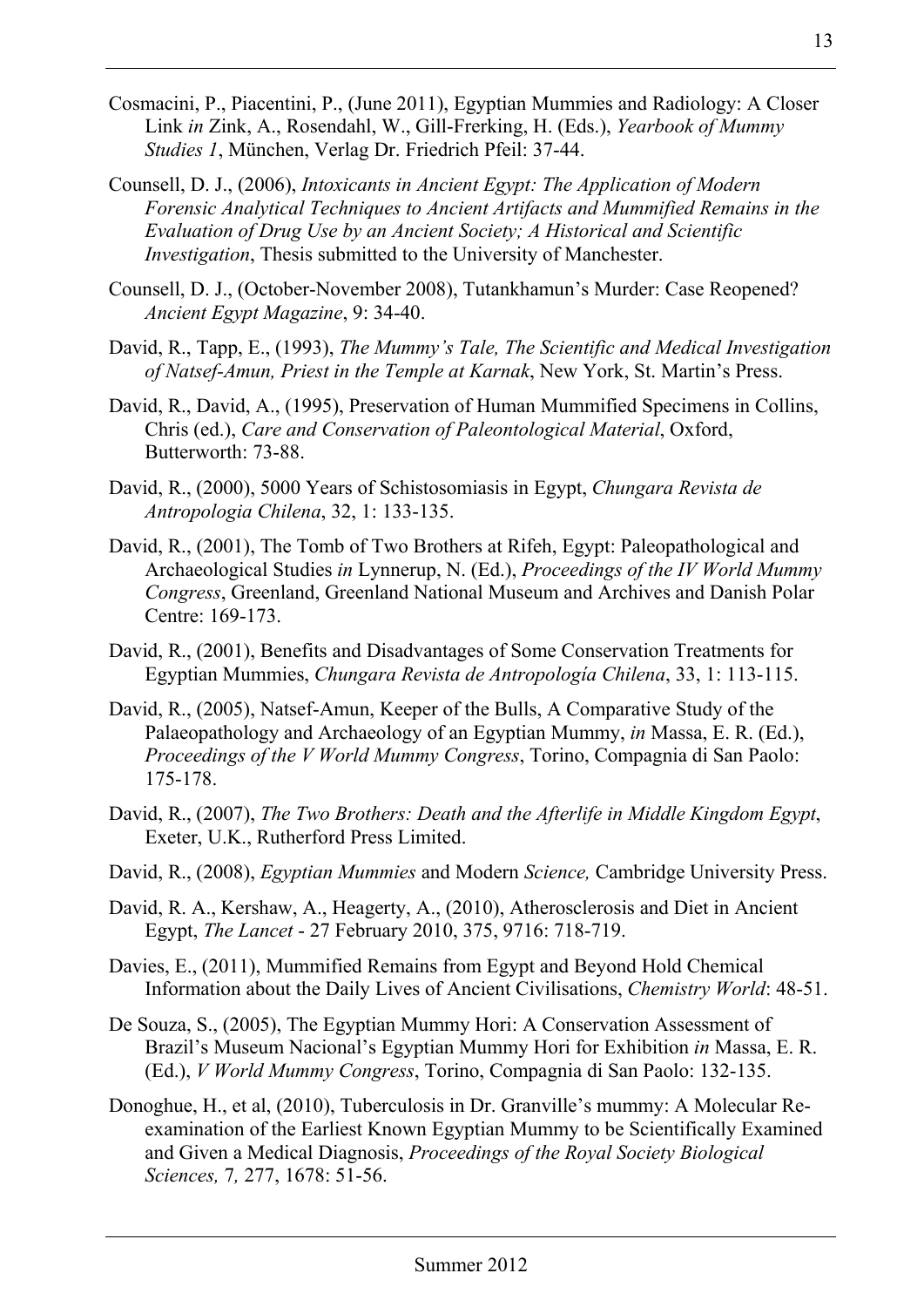- Filce Leek, F., (1972), Bite, Attrition and Associated Oral Conditions as Seen in Ancient Egyptian Skulls, *Journal of Human Evolution*, 1: 289-295.
- Fornaciari, G., Giuffra, V., (2005), Paleopathological Study of the Egyptian Mummies Collected in Italy: The Anubis Project *in* Massa, E. R. (Ed.), *Proceedings of the V World Mummy Congress,* Torino, Compagnia di San Paolo: 255-257.
- Fornaciari, G., Giuffra, V., Ciranni, R., (2006), A New Case of Ancient Restoration on an Egyptian Mummy, *The Journal of Egyptian Archaeology*, 92: 274-278.
- Forshaw, R., Corthals, A., (June 2011), Multidisciplinary Investigation of the Manchester Elliot Smith Skulls *in* Zink, A., Rosendahl, W., Gill-Frerking, H., *Yearbook of Mummy Studies 1*, München, Verlag Dr. Friedrich Pfeil: 57-62.
- Forshaw, R., (June-July 2009), Dental Health and Dentistry in Ancient Egypt, *Ancient Egypt Magazine*, 9: 24-28.
- Fulcheri, E., Boano, R., Grilletto, R., Ferrari, L., Leospo. E., Donnadoni Roveri, A. M., Rabino Massa, E., (2001), Ancient Egyptian Mummies: Histological Examinations to Assess the Presence of Contaminants or Pollutants *in* Lynnerup, N. (Ed.), *Proceedings of the IV World Mummy Congress*, Greenland, Greenland National Museum and Archives and Danish Polar Centre: 89-91.
- Galán, J. M., (Autumn 2009), An Intact Eleventh Dynasty Burial in Dra Abu el-Naga, *Egyptian Archaeology*: 32-35.
- Gray, P. H. K., (December 1966), Embalmers' 'Restorations,' *The Journal of Egyptian Archaeology*, 52: 138-140.
- Gray, P. H. K., (1967), Radiography of Ancient Egyptian Mummies, *Medical Radiography and Photography*, 43: 34-44.
- Gray, P. H. K., (1971), Artificial Eyes in Mummies, *The Journal of Egyptian Archaeology*, 57: 125-126.
- Harer, W. B., (September-October 2007), Chariots, Horses or Hippos: What Killed Tutankhamun? *Minerva*, 18: 8-10.
- Hawass, Z., (October-November 2007), Meeting Tutankhamun, *Ancient Egypt Magazine*, 8: 29-36.
- Horne, P., (2001), Disease in Mummies from Two Sites in Ancient Egypt *in* Lynnerup, N. (Ed.), *Proceedings of the IV World Mummy Congress*, Greenland, Greenland National Museum and Archives and Danish Polar Centre: 111-112.
- Irish, J. D., (2004), A 5,500-Year Old Artificial Human Tooth From Egypt: A Historical Note*, The International Journal of Oral & Maxillofacial Implants*, 19: 645-647.
- Janot, F., (2005), The Mummies of Kha and Merit: Embalming Ritual and Restoration Work *in* Massa, E. R. (Ed.), *Proceedings of the V World Mummy Congress*, Torino, Compagnia di San Paolo: 243-247.

Kemp, B., (2010), Tell el-Amarna, 2010, *The Journal of Egyptian Archaeology* 96: 1-29.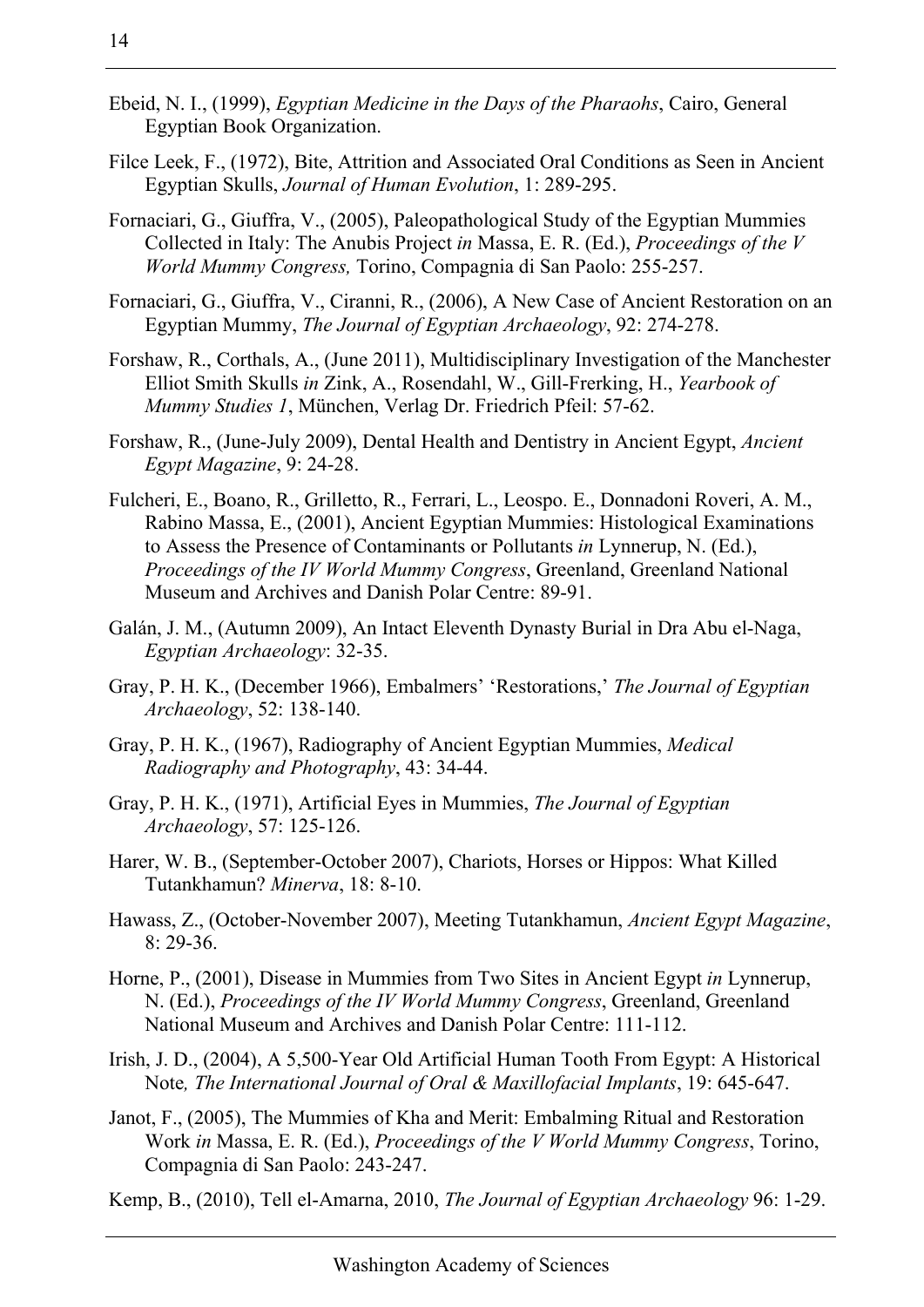- Kloos, H., David, R., (2002), The Paleoepidemiology of Schistosomiasis in Ancient Egypt, Research in Human Ecology, *Human Ecology Review*, 9: 14-25.
- Lambert-Zazulak, P., Rutherford, P., David, R., (2003), The International Ancient Egyptian Mummy Tissue Bank at the Manchester Museum as a Resource for the Palaeoepidemiological Study of Schistosomiasis*, World Archaeology*, 35, 2, Archaeology of Epidemic and Infectious Disease (Oct. 2003): 223-240.
- Lucas, A., (1914), The Question of the Use of Bitumen or Pitch by the Ancient Egyptians in Mummification*, The Journal of Egyptian Archaeology*1, 4, Oct., 1914: 241-245.
- Maes, F., (January-February 2005), Egyptian Mummies at the National Museum of Antiquities, Leiden, *Minerva*, 16: 8-12.
- Marota, I., Basile, C., Ubaldi, M., Rollo, F., (2002), DNA Decay Rate in Papyri and Human Remains from Egyptian Archaeological Sites, *American Journal of Physical Anthropology*, 117, 4: 310-318.
- McCreesh, N. C., Gize, A. P., Denton, J., David, R., (June 2011), Hair Analysis: A Tool for Identifying Pathological and Social Information *in* Zink, A., Rosendahl, W., Gill-Frerking, H., *Yearbook of Mummy Studies 1*, München, Verlag Dr. Friedrich Pfeil: 95-98.
- McCreesh, N., C., Gize, A., P., David, A., R., (December 2011), Ancient Egyptian Hair Gel: New Insight into Ancient Egyptian Mummification Procedures through Chemical Analysis, *Journal of Archaeological Science*, 38, 12: 3432-3434.
- Micozzi, M. S., (1992), Post-Mortem Preservation of Human Remains: Natural and Technical Processes, *Proceedings of the I World Mummy Congress,* Tenerife, Museo Arqueologico y Etnografico de Tenerife: 759-764.
- Minnikin, D. E., Besra, G. S., Lee, Oona Y-C, Spiegelman, M., Donoghue, H. D., (June 2011),The Interplay of DNA and Lipid Biomarkers in the Detection of Tuberculosis and Leprosy in Mummies and Other Skeletal Remains, *in* Zink, A., Rosendahl, W., Gill-Frerking, H., (Eds.) *Yearbook of Mummy Studies 1*, München, Verlag Dr. Friedrich Pfeil: 109-114.
- Morimoto, I., (1985), *Series of Studies in Egyptian Culture, 2, The Human Mummies from the 1983 Excavations at Qurna, Egypt*, Institute of Archaeology, Waseda University, Tokyo.
- Murray, M. A., (1910), *The Tomb of Two Brothers*, Manchester, Sherratt & Hughes.
- Nelson, A. J., Chhem, R., Cunningham, I. A., Friedman, S. N., Garvin, G., Gibson, G., Granton, P. V., Holdsworth, D. W., Holowka, S., Longstaffe, F., Lywood, V., Nguyen, N., Shaw, R., Trumpour, M., Wade, A. D., White, C., D., (June 2011), The ROM/UWO Mummy Project: A Microcosm of Progress in Mummy Research, *in* Zink, A., Rosendahl, W., Gill-Frerking, H., (Eds.) *Yearbook of Mummy Studies 1*, München, Verlag Dr. Friedrich Pfeil: 127-132.
- Nerlich, A. G., Haas, C. J., Zink, A., Szeimies, U., Hagedorn, H. G., (1997), Molecular Evidence for Tuberculosis in an Ancient Egyptian Mummy, *The Lancet*, 350, 9088: 1404.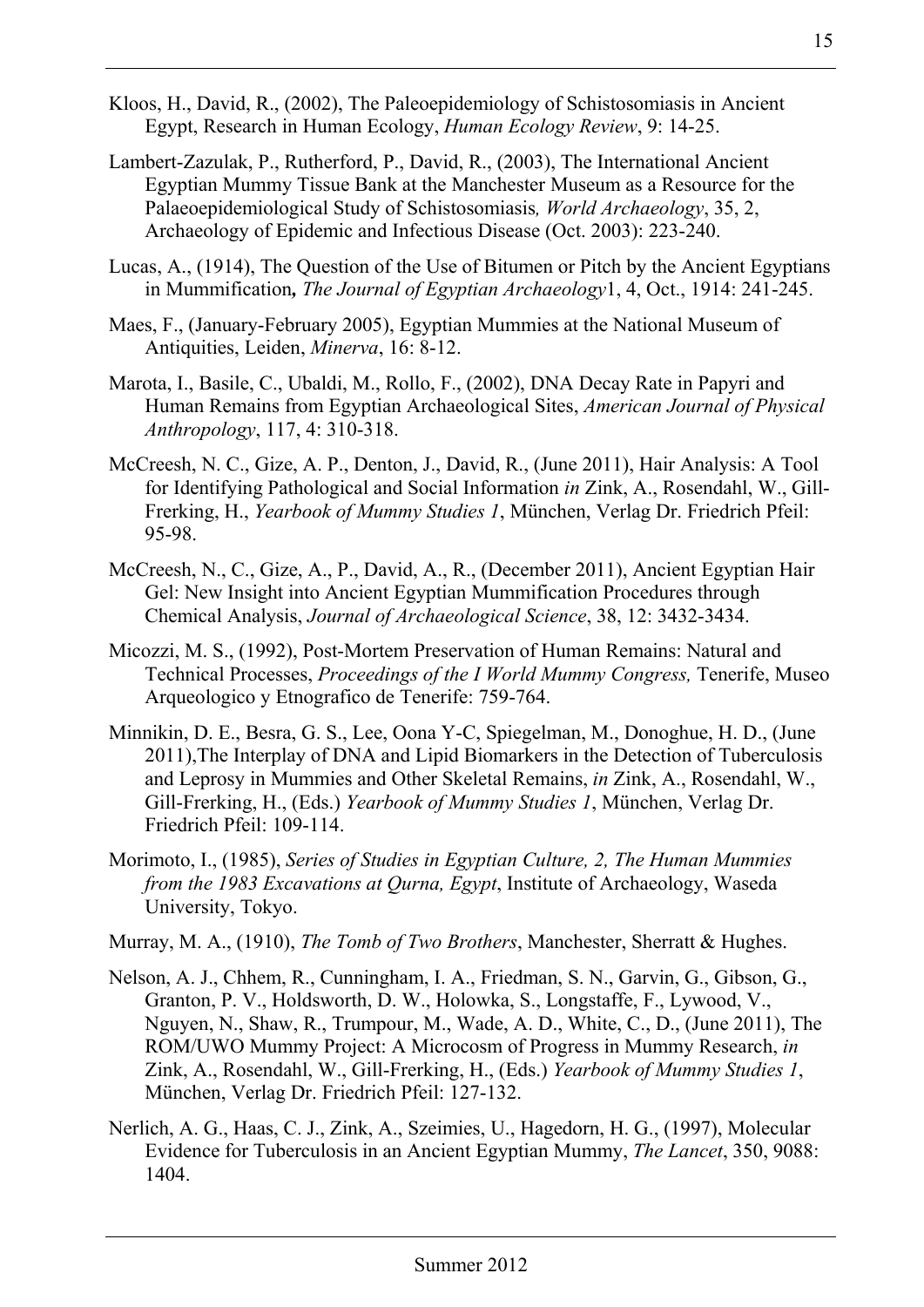- Paabo, S. (1985), Molecular Cloning of Ancient Egyptian Mummy DNA, *Nature*, 314, 6012: 644-645.
- Paabo, S., (1989), Ancient DNA: Extraction, Characterization, Molecular Cloning, and Enzymatic Amplification, *Proceedings National Academy of Sciences*, USA, 86, Genetics: 1939-1943.
- Pahor, A., (1992) Ear, Nose and Throat in Ancient Egypt, *The Journal of Laryngology and Otology*, 106: 773-779.
- Parsche, F., (1992), A Contribution to the Problem of Beetle Attacks in Egyptian Mummies, *Proceedings of the I World Mummy Congress,* Tenerife, Museo Arqueológico y Etnográfico de Tenerife: 877.
- Pettigrew, T. J., (1838), *Account of the Examination of the Mummy of Pet-maut-ioh-mes*, London, J. B. Nichols & Son.
- Pope, F., (1992), After the Autopsy: The Continuing Conservation, Research and Interpretation of an Egyptian Mummy, Nakht ROM 1, *Proceedings of the I World Mummy Congress*, Tenerife, Museo Arqueológico y Etnográfico de Tenerife: 231- 235.
- Prates, C., Sousa, S., Oliveira, C., Ikram, S., **(**2011**)**, Prostate Metastatic Bone Cancer in an Egyptian Ptolemaic Mummy, A Proposed Radiological Diagnosis, *International Journal of Paleopathology*, 1, 2: 98-103.
- Rabino Massa, E., Boano, R., Meaglia, D., Dutto, G., Costa, E., (June 2011), The Biological Archive of the Museum of Anthropology and Ethnography of Turin: Microscopic Analysis to Assess the Preservation of Ancient Human Hair *in* Zink, A., Rosendahl, W., Gill-Frerking, H., (Eds.) *Yearbook of Mummy Studies 1*, München, Verlag Dr. Friedrich Pfeil: 29-32.
- Rabino Massa, E., (2005), Detection of Plasmodium Falciparum Ancient DNA in Egyptian Mummies *in* Massa, E. R. (Ed.), *Proceedings of the V World Mummy Congress*, Torino: 88-90.
- Ruffer, M. A., (1921), *Studies in the Palaeopathology of Egypt*, Chicago, University of Chicago Press.
- Rutherford, P., (2000), The Diagnosis of Schistosomiasis in Modern and Ancient Tissues by Means of Immunocytochemistry, *Chungara Revista de Antropología Chilena*, 32, 1: 127-131.
- Rutherford, P., (2005), Schistosomiasis in Modern and Ancient Tissues *in* Massa, E. R. (Ed.), *Proceedings of the V World Mummy Congress*, Torino, Compagnia di San Paolo: 80-83.
- Samuel, D. W., (1997), Cereal Foods and Nutrition in Ancient Egypt, *Nutrition*, 13: 579- 580.
- Sandison, A. T., (1963), The Use of Natron in Mummification in Ancient Egypt, *Journal of Near Eastern Studies*, 22: 259-267.
- Smith, G. E., (1914), Egyptian Mummies, *The Journal of Egyptian Archaeology*, 1: 189- 196.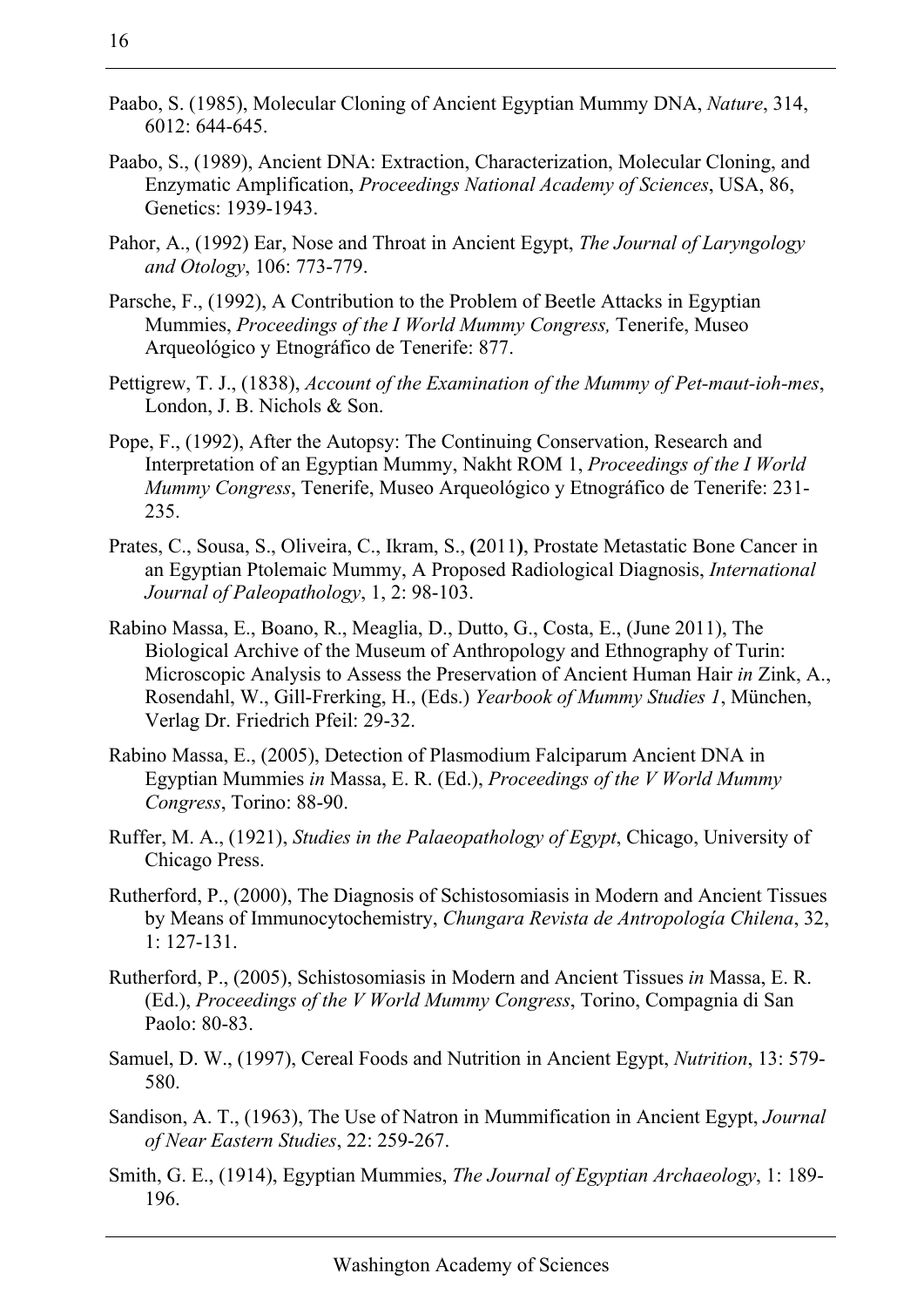- Spigelman, M. (2005), Preliminary Findings on the Paleomicrobiological Study of 400 Naturally Mummified Human Remains from Upper Nubia *in* Massa, E. R. (Ed.), *Proceedings of the V World Mummy Congress*, Torino, Compagnia di San Paolo: 91- 95.
- SCA, Supreme Council of Antiquities, (June-July 2005), The Mummy of Tutankhamun: The CT Scan Report, *Ancient Egypt Magazine*, 5: 34-37.
- Schultz, M., (1992), The First Evidence of Microfilariasis in an old Egyptian Mummy, *Proceedings of the I World Mummy Congress,* Tenerife, Museo Arqueológico y Etnográfico de Tenerife: 317-320.
- Strouhal, E., Thurzo, M., Hudec, J., Sefcakova, A., (2005), A New Egyptian Human Mummified Head in the Slovak National Museum, Bratislava, *The Journal of Egyptian Archaeology*, 91: 190-197.
- Strouhal, E., (2005), Examination of Mummies from the Tomb of Iufaa at Abusir (Egypt) *in* Massa, E. R. (Ed.), *Proceedings of the V World Congress on Mummy Studies*, Torino, Compagnia di San Paolo: 179-183.
- Taher, A. W., (October-November 2007), The Mummy of Queen Hatshepsut Identified, *Ancient Egypt Magazine*, 8: 10-13.
- Van Tiggelen, R., (2004), Ancient Egypt and Radiology, A Future for the Past! *Nuclear Instruments and Methods in Physics Research Section B: Beam Interactions with Materials and Atoms*, 226: 10-14.
- Vass, A., (November 2001), Beyond the Grave Understanding Human Decomposition, *Microbiology Today,* Spencers Wood Society for General Microbiology, 28: 190– 192.
- Veiga, P. (2012), Some Prevalent Pathologies in Ancient Egypt, *Hathor Studies of Egyptology I*, Instituto Oriental, Faculdade de Ciências Sociais e Humanas da Universidade Nova de Lisboa, pp. 63-83.
- Veiga, P. A., (2009), *Oncology and Infectious Diseases in Ancient Egypt: The Ebers Papyrus? Treatise on Tumours 857-877 and the Cases Found in Ancient Egyptian Human Material*, Saarbrücken, VDM Verlag.
- Veiga, P. A., (2009b), *Health and Medicine in Ancient Egypt; Magic and Science*, (2009), BAR (British Archaeological Reports) Archaeopress. Oxford.
- Ventura, L., Mercurio, C., Guidotti, C., Fornaciari, G., (2005), Tissue Identification and Histologic Findings in Four Specimens from Egyptian Canopic Jars, *Journal of Biological Research*, LXXX, 1, *Proceedings of the V World Congress on Mummy Studies*, Pisa.
- Waldron, T., (1992), Some Mummies from Theban Tombs 253, 254 and 294, *Proceedings of the I World Mummy Congress*, Tenerife, Museo Arqueológico y Etnográfico de Tenerife: 847-852.
- Wayne, R. K., Leonard, J. A., Cooper, A., (1999), Full of Sound and Fury: History of Ancient DNA, *Annual Review of Ecology and Systematics*, 30: 457-477.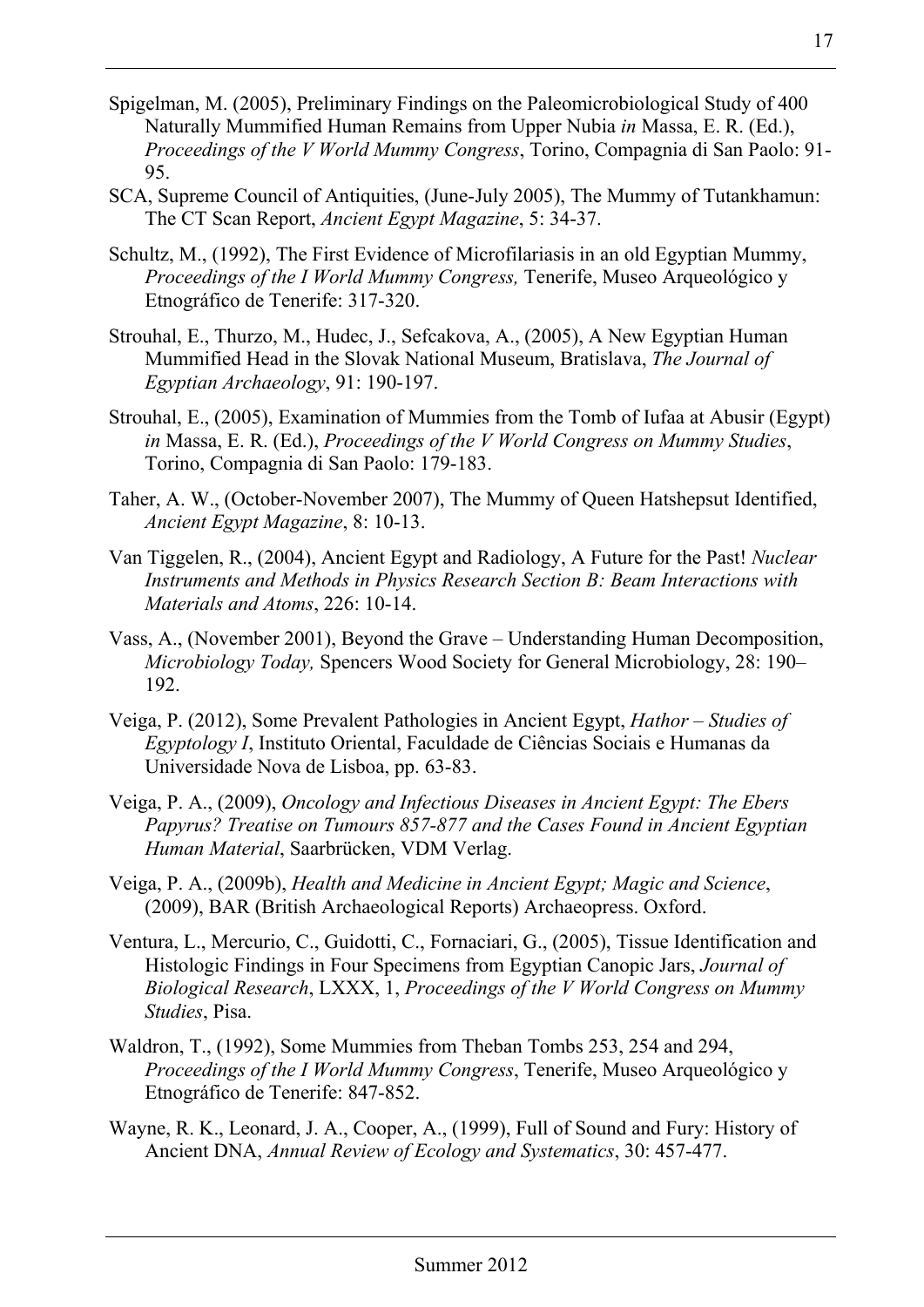- Zink, A., Reischl, U., Wolf, H., Nerlich, A. G., (2000), Molecular Evidence of Bacteremia by Gastrointestinal Pathogenic Bacteria in an Infant Mummy from Ancient Egypt, *Archives of Pathology & Laboratory Medicine*, 124, 11: 1614-1618.
- Zink, A., et al, (2003), Characterization of *Mycobacterium Tuberculosis* Complex DNAs from Egyptian Mummies by Spoligotyping, *Journal of Clinical Microbiology*, 359– 367.
- Zink, A., (2010), Der DNA-Detektiv, Der Fall Tutanchamun, *National Geographic Deutschland*, Hamburg: 30-61.

#### **Online Resources**

- Microbial Growth in Pharaoh's Tomb Suggests Burial Was a Rush Job: http://www.eurekalert.org/pub\_releases/2011-06/hu-ttm060811.php [accessed July 20, 2011]
- *Mummies,* Smithsonian Magazine: http://www.smithsonianmag.com/historyarchaeology/Fascinating\_Relics.html [accessed July 15, 2011]
- *Tutankhamun Foetuses*: http://www.dailymail.co.uk/sciencetech/article-1051230/Foetuses-King-Tutankhamuns-tomb-twin-daughters-says-expert.html [accessed July 10, 2011]

- <sup>2</sup> David and Tapp,  $(1993)$ :  $37$ ; Cosmacini et al.,  $(2011)$ : 37.
- <sup>3</sup> Vass, (2001): 190-192.
- $4$  Aufderheide, 2003: 44.
- 5 David, (1995): 77.
- 6 David, (1995): 78; Parsche, (1992): 877.
- 7 David, 1995: 73.
- <sup>8</sup> Such as the examples kept at the British Museum, excavated from Gebelein, Egypt; the most famous which is on display being 'Ginger', EA 32751; Micozzi, (1992): 760; Gray, (1967): 34; Aufderheide, (2003): 220; Cesarani et al, (2003): 597.
- <sup>9</sup> As depicted by 'Ginger' in the British Museum.
- $10$  My personal work in collaboration with the team studying the human remains from TT37, under the supervision of Dr. Tiradritti, has enriched my knowledge of how the Egyptian climate can preserve human remains. 11 Murray, (1910), *The Tomb of Two Brothers*, Manchester, Sherratt & Hughes; David,
- (2007), *The Two Brothers: Death and the Afterlife in Middle Kingdom Egypt*, Exeter, U.K., Rutherford Press Limited. 12 Cosmacini et al., (2011): 37.
- 
- $13$  Veiga, (2009b): 20.

- $15$  Sodium carbonate, sodium bicarbonate, impurities as salts of iron, calcium and silicon; Gray, (1967) 34-44: 35.<br><sup>16</sup> Sandison, (1963): 259-267.
- 
- $17$  Lucas,  $(1914)$ : 32.

<sup>&</sup>lt;sup>1</sup> In Latin, to lie down in aromatic resins, one of the last stages of mummification procedures; Ebeid, (1999):422.

 $14$  Gray, (1967): 36.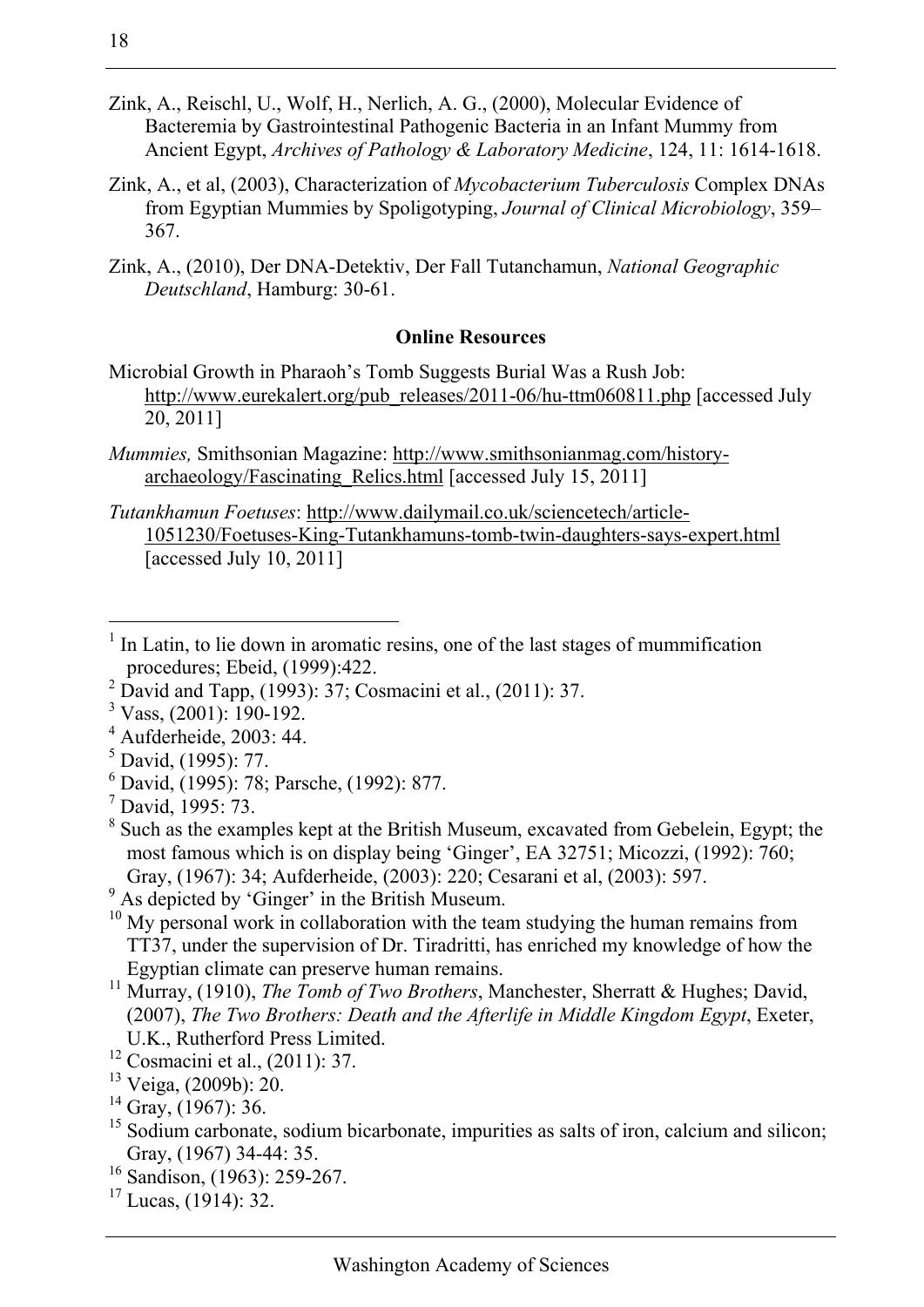- $18$  "(...) The Embalming Ritual is described in two Papyri, probably copied from the same ancient source, dating from the Greco-Roman period, and housed in Cairo: Papyrus Bulaq 3, and at the Louvre, Papyrus 5158. In this last one, the embalming is said to begin only four days after death, the linen bandaging 46 days after, so 42 days are left for the rituals. They used incense oil and the used resin worked as glue so it should be sticky to make the linen bandages stick well. (...) from Veiga, (2009): 22. 19 Veiga, (2009b).
- 
- 20 Van Tiggelen, (2004): 10-14; Gray, (1971): 125-126; Gray, (1967): 36.
- 21 Bauduer, (2005): 69-72; Fornaciari et al, (2006): 274-278.
- $^{22}$  British Museum: EA 29996; Gray, 1966: 138-9, Plates XXXII, XXXIII, XXXIV. The work of my colleague Dr. Jacky Finch, from Manchester has developed around prosthetic medicine in ancient Egypt. 23 Irish, (2004): 645.
- 
- <sup>24</sup> Gray,  $(1966)$ : 138 and Plate XXXIII.
- $^{25}$  As Dr. Jacky Finch, who is conducting the research on prosthetics in ancient Egypt was my colleague and is a personal friend. I have followed her research, but there are some scientific publications on that, available at: New Light on Ancient Egyptian Prosthetic Medicine:

http://www.nicholasreeves.com/item.aspx?category=Writing&id=75; World's First Prosthetic: Egyptian Mummy's Fake Toe: http://www.livescience.com/4555-worldprosthetic-egyptian-mummy-fake-toe.html; The ancient origins of prosthetic medicine: http://www.thelancet.com/journals/lancet/article/PIIS0140-

- 
- 
- 
- 
- 
- $\frac{6736\%2811\%2960190-6/fulltext}{26}$ <br>
<sup>26</sup> Fornaciari *et al.*, (2006): 274-278.<br>
<sup>27</sup> Strouhal *et al.*, (2005): 190-191.<br>
<sup>28</sup> Cosmacini *et al.*, (2011): 37-44.<br>
<sup>29</sup> Cosmacini *et al.*, (2011): 38.<br>
<sup>30</sup> Waldron, (1992): in fracture of both nasal bones and destruction of the supra-orbital margin, inflicted by
- a blunt instrument such as a stick or an axe; Pahor, (1992): 775.<br><sup>31</sup> Fornaciari et al, (2005): 255-257; Lambert-Zazulak *et al*, (2003): 223-240.<br><sup>32</sup> I owe my specific knowledge in this field to Dr. Angeliaue Corthals,
- York, previously at the KNH Center, Manchester, U.K..; Lambert-Zazulak, (2003): 223-240. <sup>33</sup> When studying the biomedical techniques for Egyptology at Manchester, U.K., I
- learned about aDNA retrieval and experienced lab work on it. 34 First published by Paabo, (1985): 644-645.
- 
- $35$  Zink, (2003): 359.
- <sup>36</sup> Published in paper version of National Geographic Deutschland, Zink, A., (2010), Der Dna-Detektiv, Der Fall Tutanchamun, *National Geographic Deutschland*, Hamburg: 30-61. 37 SCA, (June July 2005): 34-37; Taher, (October November 2007): 10-13; Hawass,
- (October November 2007): 29-36; Harer, (September October 2007): 8-10; MAES, F. (January February 2005): 8-12; Nelson, (2011): 129.<br><sup>38</sup> Too many studies have been conducted so far, in Europe and North America, to
- mention here. As other references in this article, there are already many cases studied and, if interested, the reader can contact the author for further bibliographic material: veigapau@gmail.com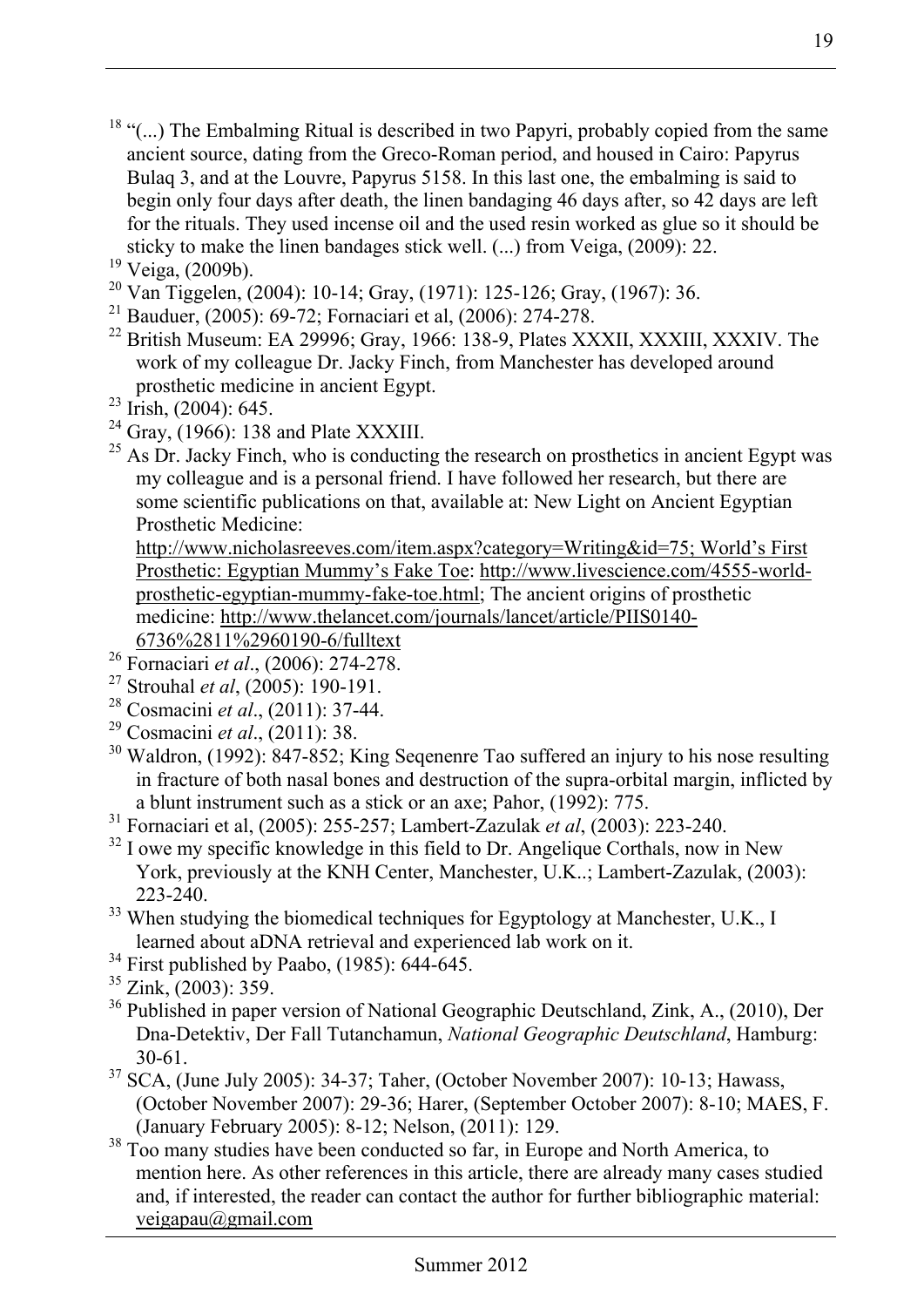- 
- 
- 
- <sup>39</sup> David *et al.*, 2010: 718-719.<br><sup>40</sup> Prates *et al.*, 2011: 98-103.<br><sup>41</sup> Bernhardt *et al.*, 2012: 615-618.<br><sup>42</sup> Dental hypoplasia and Harris lines on long bones.
- <sup>43</sup> Presence of pulmonary silicoanthracosis confirmation in Ventura et al. (2005): 355-
- 356. 44 Kloos, David, (2002): 14-22.
- 45 Veiga, (2009b), chapter 3; Veiga, 2012:63-83.
- $^{46}$  Bauduer, (2005): 69-72; David, (2005): 175-178.
- 47 David, (2005): 175-178.
- 48 Smith, (1914): 189-196.
- $^{49}$  Gray, (1967): 41; Counsell, (October November 2008): 41.
- $50$  Dr. Jerome Rose has found many cases among the individuals found at the Amarna site; Kemp, (2010): 29.<br><sup>51</sup> Bauduer, (2005): 69-72; Galán, (Autumn 2009): 32-35.
- 
- $52$  David, (2002): 169-173; Gray, (1967): 41.
- 53 Strouhal, (2005): 179-183; Fornaciari et al, (2005): 255-257.
- 54 Bauduer, (2005): 69-72; Veiga, (2009): 21, 34, 82, 83, 84, 91, 113.
- 55 Spigelman, (2005): 91-95.
- 56 Cockburn et al., (1980): 59-67.
- 57 Horne, (2001): 111-112; David, (2002): 169-173; Bauduer, (2005): 69-72; Rutherford, (2005): 80-83; Kloos et al, (2002): 14-25; Rutherford, (2000): 127-131; David, (2000): 133-135; Kloos et al, (2002): 14-25; Lambert-Zazulak et al (2003): 223-240. 58 Spigelman, (2005): 91-95.
- 
- $59$  Cockburn et al (1975): 1155-1160.
- 60 Schultz, (1992): 317-320.
- 61 David, (2002): 169-173.; Bauduer, (2005): 69-72.
- $62$  Ibid.
- 63 Forshaw, Corthals, (2011): 61.
- <sup>64</sup> I owe my knowledge in this specific field to Dr. Roger Forshaw, Honorary Research Associate in Dental Studies at the KNH Center, Manchester, U.K., who helped me with the literature and the examples, as he was a dentist before specializing in medicine in ancient Egypt; Samuel, (1997): 579-580; Filce Leek, (1972): 289-295; Forshaw, (June July 2009): 24-28.
- $\frac{65}{2}$  Bauduer, (2005): 69-72; Gray, (1967): 43.
- 66 Gray, (1967): 41.
- 67 Rabino Massa, (2011): 29-32; McCreesh, (2011): 95-98.
- $68$  Examples of ancient Egyptian hair exist in several museums, the British Museum being one of those; as proven by BM 54059, BM 6729, BM 22004, BM 6727, BM 6722, BM
- 6719.<br><sup>69</sup> Davies, (2011): 48-51; Personal communications from Dr. McCreesh, October 2007-September 2008, and also on her published work: McCreesh, 2011: 3432-3434. <sup>70</sup> I am presently working on this subject for my PhD.
- 
- $71$  The way ancient civilizations dealt with their afflictions and their disturbances of natural order and health might inform the research of today's pharmacological substances, which are chemically altered from plants' natural active substances. Except for some unidentified and extinct plants, the majority of the flora found in ancient